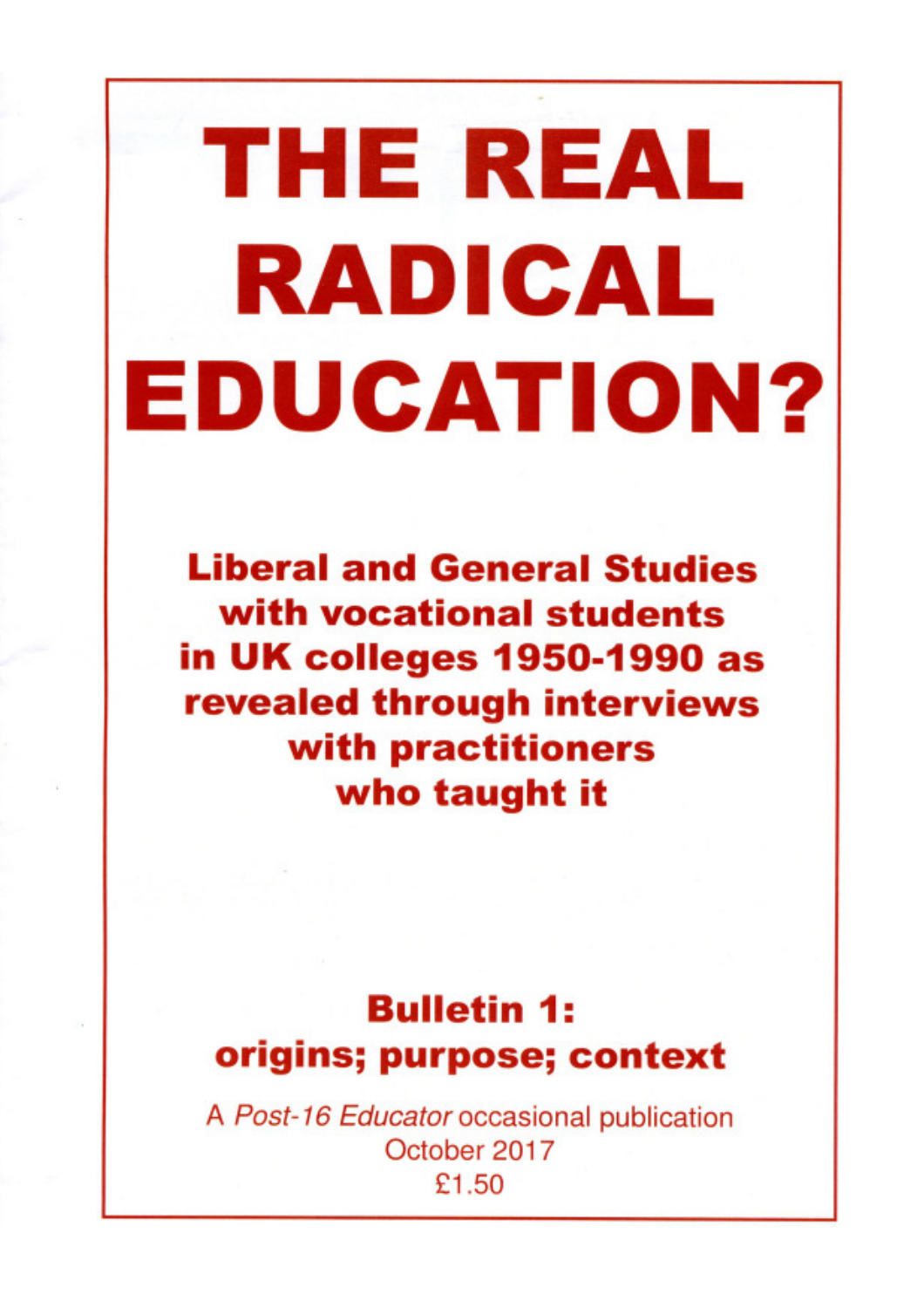### **CONTENTS** www.post16educator.org.uk **2**

#### **ISSN 0459-2026**

Publication date: 2017

39 Scarle Road WEMBLEY HA0 4SR 0208 903 4940 post16educator@runbox.com

**Editorial p. 3**

#### **The 1955 NIAE report\* Colin Waugh p. 4**

### **General Studies: the purpose Liz Perry p. 8**

#### **The context of General and Liberal Studies 1950s - 1990s Roy Stafford p. 13**

#### **Acknowledgements:**

The Raymond Williams Foundation, for funding used, and Robin Simmons, University of Huddersfield, for assistance, during the first year of the Project.

Our thanks to Gary McCulloch for the opportunity to make a presentation about the Project at the ICHRE Conference on 21/6/17.

The assistance of Freddie Linares at UCL/Institute of Education Library, and of Lucy Bradley and Jeff Howarth at, and Chris Coates and, James Goddard formerly at, the TUC Library Collections, London Metropolitan University is gratefully acknowledged.

\* Without the support of Bill Bailey, formerly at Greenwich University and Garnett College, the historical investigation associated with chapter 1 here, and the Project in general, would be impossible. CW

Printed at: Sheaf Graphics: sheafgraphics@btinternet.com



**www.post16educator.org.uk**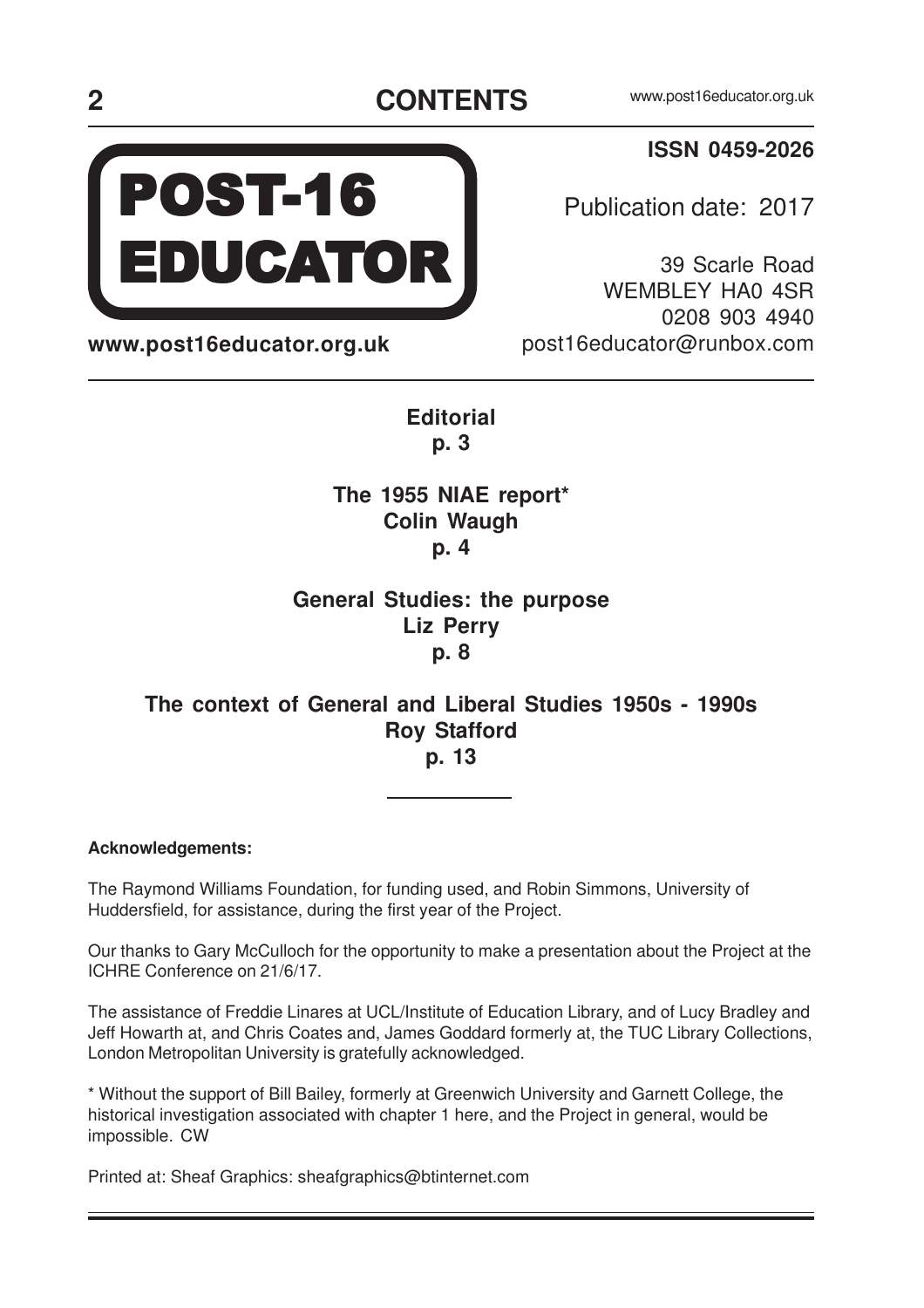# Editorial

'Liberal Studies' and 'General Studies' (L/GS) were the terms most widely used to refer to a curricular element that existed across UK further - and some higher - education institutions between the early 1950s and about 1990. Many thousands of teachers and several hundreds of thousands, if not millions, of students took part, willingly or otherwise, in this radical experiment, which mainstream educational commentators and historians have largely ignored.

 L/GS typically consisted of a one or oneand-a-half hour slot in the college day of young people who had been 'released' from work on one day a week, or the equivalent by block release, to follow technical courses, the rest of their college time being spent on work-related material. It was nearly always taught by arts or social science graduates rather than specialist vocational staff. Although exam boards required principals to certify that students had taken part in L/GS classes, for most of the period most L/GS was not formally assessed, let alone examined.

 This placed L/GS lecturers in a situation which the vast majority of teachers and lecturers never experience. It pushed many of them into radically experimental practice, and some also towards ideas about education that are important here and now.

 A group containing four former L/GS practitioners set up the Liberal and General Studies Project, though not under that name, at a meeting at Huddersfield University in September 2013. They defined three broad aims: to research the origins of L/GS; to recapture the experience of teaching L/GS, through interviews with practitioners; and to explore the implications for FHE now and in future.

 Since that meeting, there has been progress on the first two of the aims. Historical

research has given rise to significant insights, and interviews structured round questions agreed in 2013 have been recorded with 50 former practitioners (14 women and 36 men). All the interviews have been transcribed, providing a body of oral history material which can eventually be archived for access by researchers.

 Of those interviewed, the first to start teaching L/GS did so in 1960. 14 started in the 1960s, 29 in the 1970s and 7 in the 1980s. The average time spent teaching L/GS was about eleven years. Between them the interviewees taught L/GS at 59 institutions across England. Nineteen of them underwent L/GS-specific pre-service or early career teacher education. 40 said they devised their own teaching strategies and materials, either alone or with other practitioners. 37 said their relations with students were generally good. Most said their personal relations with vocational staff were good.

 The present publication aims to give readers a flavour of work done by the Project so far. All three articles are by former practitioners involved in setting it up. The first article deals with an aspect of the history of L/ GS. The second analyses some of the responses of interviewees to question 9 ('Did you have a clear conception of what L/GS was for?'). The third discusses the changing ideological and cultural climate in which L/GS teaching took place, using as illustration some of the responses from interviewees.

 Future publications will give further historical background, extend the analysis of interviewees' responses, including those of the 19 not represented here, and propose ways in which FHE now can learn from the L/GS experience.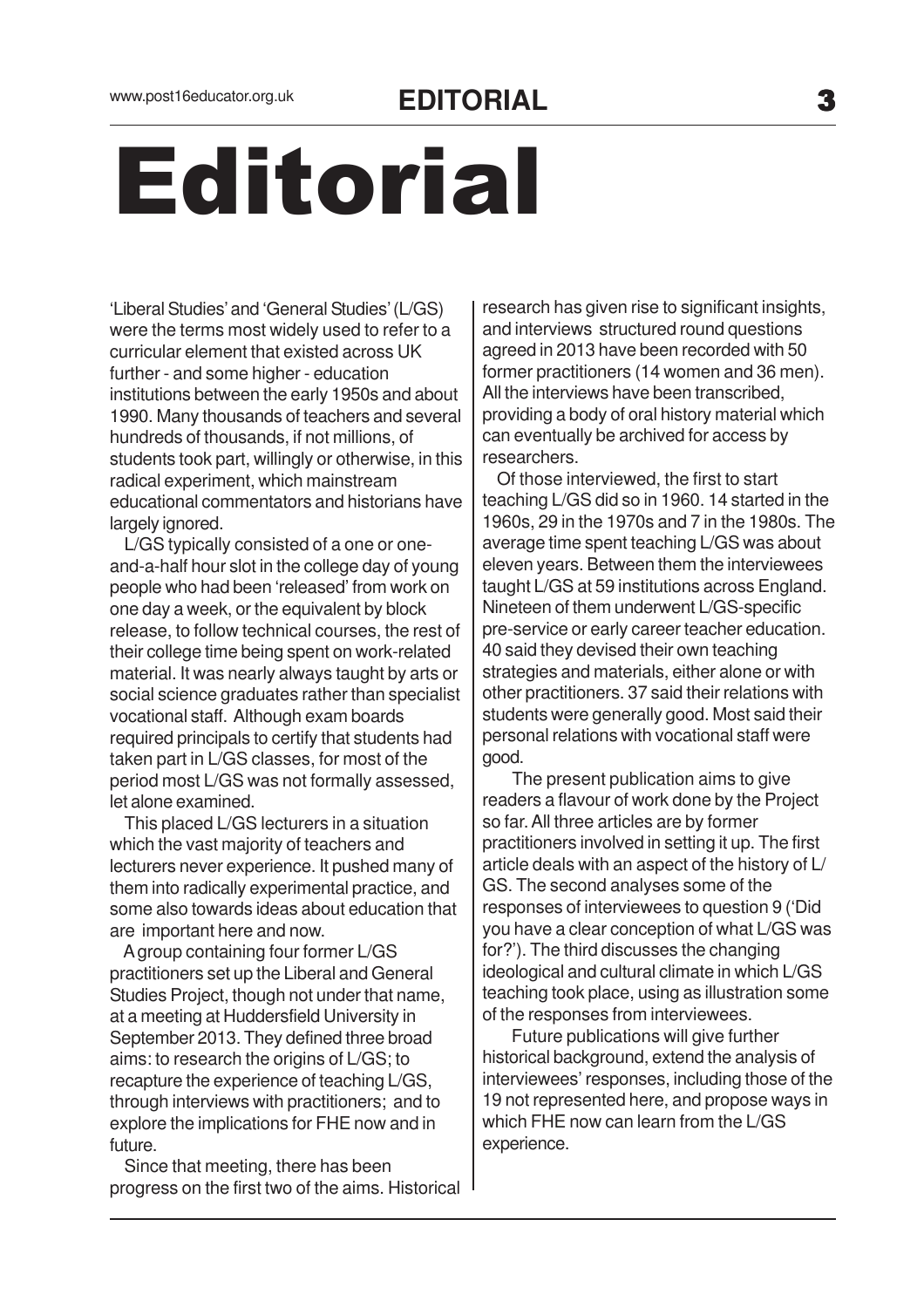# The 1955 NIAE report

#### **Colin Waugh investigates Liberal Education in a Technical Age**

The 1944 Education Act for the first time required local education authorities to make provision for 'further education'. Following this, there were within the various forms in which post-compulsory vocational - and in particular technical - education was then provided, local attempts to give students access to information, concepts and techniques beyond those required for a particular employment field or qualification - in short, general education. Such provision seems often to have been called either Social Studies or English.

 In 1956 the Ministry of Education issued a White Paper, Technical Education, which proposed that ten existing colleges be redesignated as Colleges of Advanced Technology (CATs). These institutions, which were then set up, would concentrate on fulltime higher level technological courses leading to the award of a new qualification, the Diploma in Technology. A short passage in this White Paper referred to the need for liberal education within these institutions. In line with this, the Ministry issued in 1957 a circular, numbered 323, titled Liberal Studies in Technical Colleges. This suggested ways in which CATs, along with technical education providers more generally, could liberalise their provision. In the same year, the City and Guilds of London Institute (CGLI) awarding body published a syllabus for its Mechanical Engineering Craft Practice course in which providing colleges were enjoined to show that students had done some General Studies. Shortly after this, an awarding body for the Diploma in Technology was set up in the form of the National Council for Technological Awards (NCTA), and this then recommended that about 10 per cent of diploma students' time be earmarked for Liberal Studies.

 The purpose of this article, however, is to look at the process by which, between 1953 and 1955, a document was produced which arguably had a decisive effect on how existing general education provision was extended and reshaped into a form which became more or less universal across FE colleges from the second half of the 1950s - that is, a timetable slot called Liberal or General Studies. This document is Liberal Education in a Technical Age, a report issued in 1955 by the National Institute for Adult Education (NIAE).

 What, then, was the NIAE, and why did it concern itself with this area of educational provision?

 In March 1919, at a meeting chaired by its founder Albert Mansbridge, the Workers' Education Association (WEA) set up a World Association for Adult Education, and in January 1921, also at a meeting chaired by Mansbridge, the British Institute of Adult Education (BIAE) was set up as the UK branch of this. Towards the end of World War 2 the WEA's then national officers initiated the setting up of a National Foundation for Adult Education (NFAE) as a body focused on research. But by 1948 it was clear that this organisation and the BIAE overlapped, to a point where, with the support of the Ministry of Education, it was agreed to merge them to form the NIAE, launched in April 1949. This development reflects tensions within the WEA which there is not space to discuss here. However, one aspect of these tensions was the development from at least the 1920s onwards of a lobby pressing for the WEA to involve itself in the liberalisation of technical education.

 In the early 1950s, in line with this impulse, the NIAE carried out a survey of local education authority activity in the field of further education, and in 1952 a report on the findings of this survey was issued, under the title Social Aspects of Further Education. In the Introduction to this report, six 'premises' were set out, the second of which was: 'Technical instruction should contribute both in settings and in methods to cultural and social experience', and in its final chapter, titled 'The setting for vocational studies', its author, E. M. Hutchinson, who was secretary to the NIAE, and who was here writing on behalf of its Committee, says that 'We believe that any education is inadequate which ignores these premises . . .' This final chapter is largely concerned with replies from 'a number of principals' to three survey questions put to them by the NIAE. Hutchinson explains that from these replies 'it seems clear that they describe an existing situation in which the "liberalising" of technical studies certainly cannot be achieved by adding "subjects" to the present syllabuses. "Current affairs" periods, felt by most students (and perhaps by some teachers) to be an irksome frill, are little better.'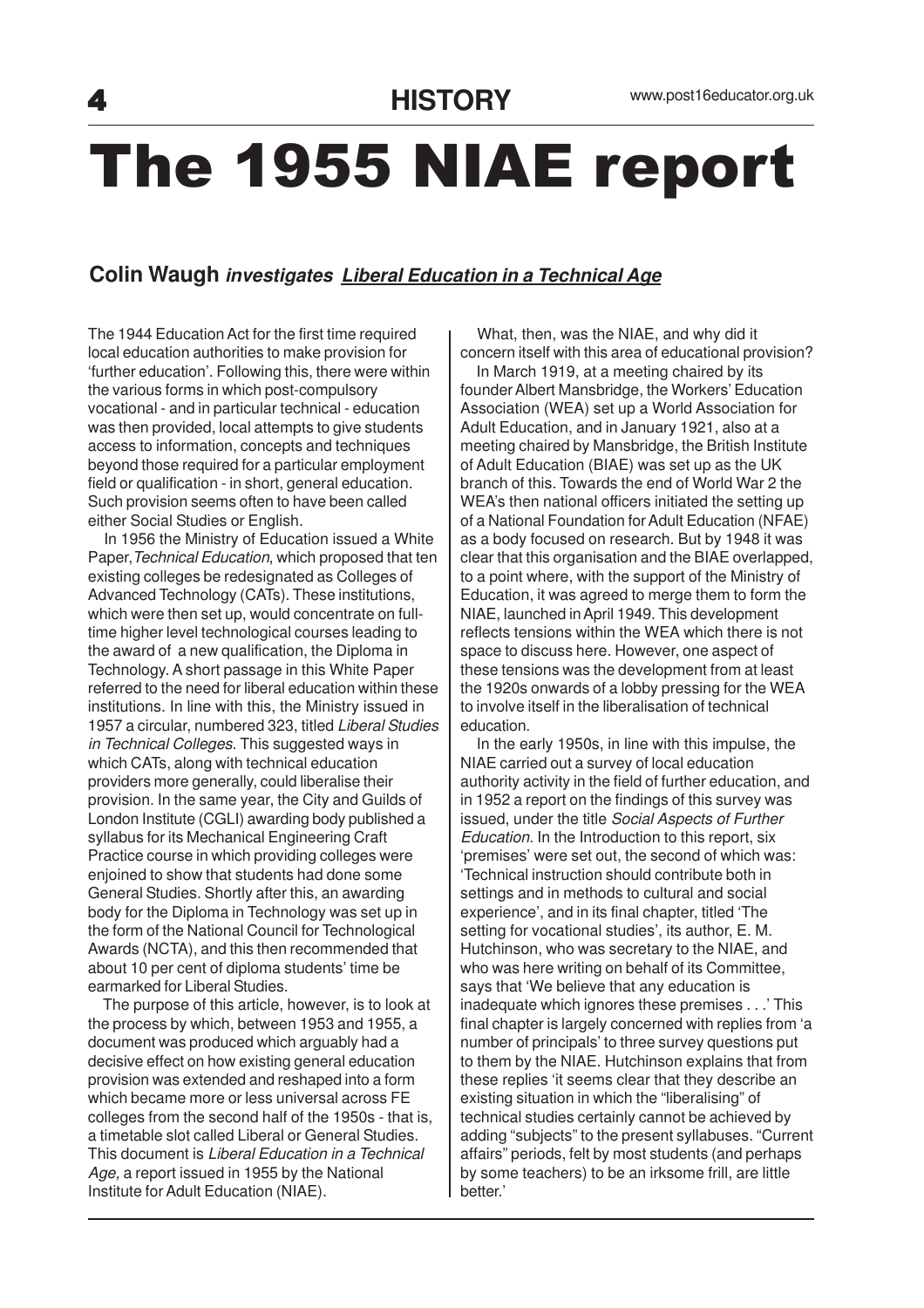The final chapter is then followed by a 'Summary and Conclusion' in which Hutchinson notes that although: 'There is fortunately no evidence that the increase in activities variously described as social, recreational or "hobby" has impeded the growth of courses of disciplined study whether for vocational or other purposes', it is still the case that:

'thinking . . . demands effort and to increase the relatively small number of people willing to organise their thinking, to extend it by reading and close discussion and to sharpen it by expressing their reflections in writing, otherwise than to meet examination requirements, remains a difficult and important task. It is a special challenge to bring this work, as now promoted by the universities and the W.E.A. into relation with the more limited objectives of most evening institute adult students'.

At this stage, then, the NIAE was exploring the possibility that forms of general education derived from the kind of work done in WEA tutorial classes could be introduced into the then dominant form of technical education, namely evening classes attended voluntarily by skilled workers.

 In 1953 the NIAE carried this project a stage further by setting up a Committee of Inquiry into issues addressed in the final chapter of Social Aspects of Further Education. This Committee included invitees from the Association of Technical Institutions (ATI) and the Association of Principals of Technical Institutions (APTI).) Boris Ford was appointed as its paid secretary, and in that capacity he wrote Liberal Education in a Technical Age. Who, then, was Boris Ford?

 Ford was born in India in 1917. His father was an officer in the Indian Army. Ford became a chorister at King's College Cambridge, and then attended a private school, Gresham's, where he was taught by a collaborator of F. R. Leavis, Denys Thompson. In 1936 he progressed to Downing College, Cambridge where he was taught by Leavis himself. By the summer of 1937 he was also a member of the Communist Party at Cambridge and took part in a summer school for miners held in Wales by the CP. He joined the army in 1940, and within that the Army Education Corps (AEC), During the war, he had some involvement with the Army Bureau of Current Affairs (ABCA) and came to know its civilian director, W. E. (William Emrys) Williams. (ABCA was a gigantic, radical and arguably successful experiment in the discussion-centred education of mostly young - adults. Both ABCA and Williams himself are relevant to the history of L/GS but this too will have to be pursued in a later article.)

 In 1946 the government withdrew the funding for ABCA and it ceased to exist, but a civilian successor, the Bureau of Current Affairs (BCA) was set up under Williams's directorship, using funding from the Carnegie United Kingdom Trust. At this point, Sir Ronald Adam, the radical general who had been centrally involved in setting up and running ABCA, wrote:

'I do not share the rash opinion of some zealots who seem to believe that discussiongroups are the last word in adult education. But I am sure they are the first word. . . . If adult education in this country, despite its long history, still continues to attract such a small fraction of the population, may the reason in part be found in our failure to develop it more fully on its elementary level before proceeding to its higher forms? If there is anything in this suggestion then local education authorities may find in the new Bureau some timely assistance in building adult education from the ground up.'

 In 1947 Williams recruited Ford as editor in chief of BCA materials, and in 1951, when Williams left to direct the Arts Council, Ford succeeded him as BCA director. But the BCA closed in that year, partly because the Army stopped buying its materials, but partly also because the BCA had failed to achieve the civilian support initially anticipated. In 1952, commenting on this and recognising how the climate of opinion had changed, Ford wrote :

'One of the most important consequences of this inheritance [ie from ABCA] CW] was that the new Bureau thought of itself as falling within the sphere of adult education. Its hope was that the services it had to offer would be welcomed on a large scale by the discussion groups, residential centres, centres of further education, clubs and community centres, indeed by the whole of the formal and informal adult education movement that most people so confidently expected to see develop throughout the country.'

After a year working for the United Nations in New York and Geneva, Ford was appointed to the NIAE inquiry.

 When the inquiry started work in 1953, one of the first tasks assigned to Ford was to write to the 226 college principals who belonged to the APTI, posing the following questions:

'(a) Do technical colleges recognise any responsibility for developing 'liberal' interests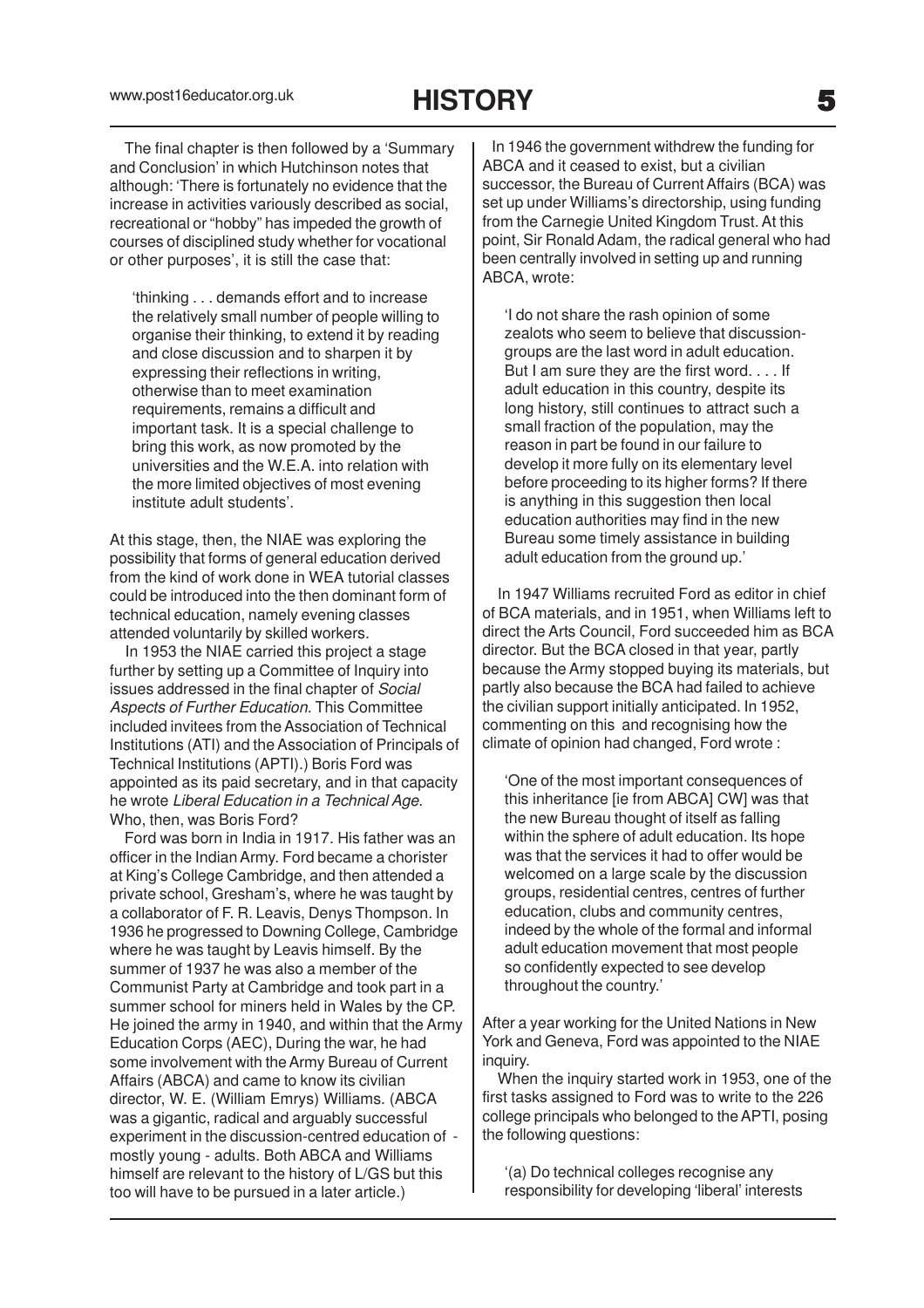## 6 **HISTORY**

and outlook in their students? (b) If so, how do they set about doing this? (c) How far is the technical staff able, or willing, to deal with the human aspects of technical studies? (d) Should liberal studies receive examination status?'

91 APTI principals, plus 14 out of 33 principals of art colleges, responded to this letter.

 Summarising their responses in the 1955 report, Ford notes that, although all but seven of the technical college principals who replied said they were willing to accept some responsibility for developing 'liberal' interests and outlook in students as per the first question, 'rather over half of them' did so 'without great enthusiasm'. However, he also says that '[s]ome twenty-five Principals . . . replied Yes to this first question with warmth and elaboration'. He goes on:

'For many of these Principals, this task is the major problem facing technical education today, more important even than the quest of material prosperity through the production of efficient technologists. Put in its most simple terms, they accept the proposition that education is concerned with the whole man, however much it may be necessary at this stage of his development to lay the main emphasis on training him for his job.'

 Before setting out the report's specific recommendations, Ford poses (p47) the question: 'How liberal an education are technical institutions able to provide?' and then indicates on behalf of those involved in preparing it 'what we suppose a Technical Institution would need to do in order to promote an education of this kind and what we have in mind as the product of such an education':

'It would need to provide a coherent scheme of education in which technical and nontechnical considerations were always evident and inter-related. The staff would consist of technical and non-technical specialists, concerned with different facets of a common problem. The technical teachers would frequently hint at worlds lying beyond the specialism, raising questions of To what ends as well as By what means. They would remind their students that their specialisms have a past and a future, the one requiring understanding and the other imagination. They would remind them that their specialisms, just because they are specialisms, provide only partial statements about truth and reality; and that the mark of

an educated person is his capacity to appreciate that other points of view may be as valid as his own or even its superior, and that it is always possible that he may be wrong. Brought up on such assumptions as these (and surely no one would ask anything less for the scientists, technologists, technicians and operatives who to so great an extent are building the society in which we live), technical students would be on the way to developing such qualities as flexibility of mind and human sympathy.'

At this stage, then, there was within the NIAE group a presumption that a systematic effort to liberalise technical curricula would involve the active participation of technical lecturers alongside teachers from other backgrounds.

The report's main recommendations were:

'. . . there ought not to be any period in the educational process during which the values commonly associated with a general education are dropped for a time because of the intense pressure of vocational preparation'.

'. . . a certain measure of liberal nonvocational study should be included in vocational education'.

'. . . in all full-time (including sandwich) and day-release courses . . . an effective proportion of students' time should be allotted to non-vocational work. In general . . . for dayrelease students at least one and a half hours during the day should be devoted to nonvocational studies, and . . . for full-time and sandwich course students such work should represent about one-fifth of their timetable'.

'. . . we do not accept the thesis . . . that non-vocational studies will succeed only when they can be shown to have some immediate utility or when they are intimately related to this or that technology. While in such studies the students' interests, technical or otherwise, should be taken into account, nonvocational studies must . . . stand in the curriculum on their own feet; to attempt to prop them up in some fashion on technical territory is simply to deny them the qualities that make them liberal and humane'.

'. . . the problem of endowing general studies with a status and prestige comparable to those of technical studies is most likely to be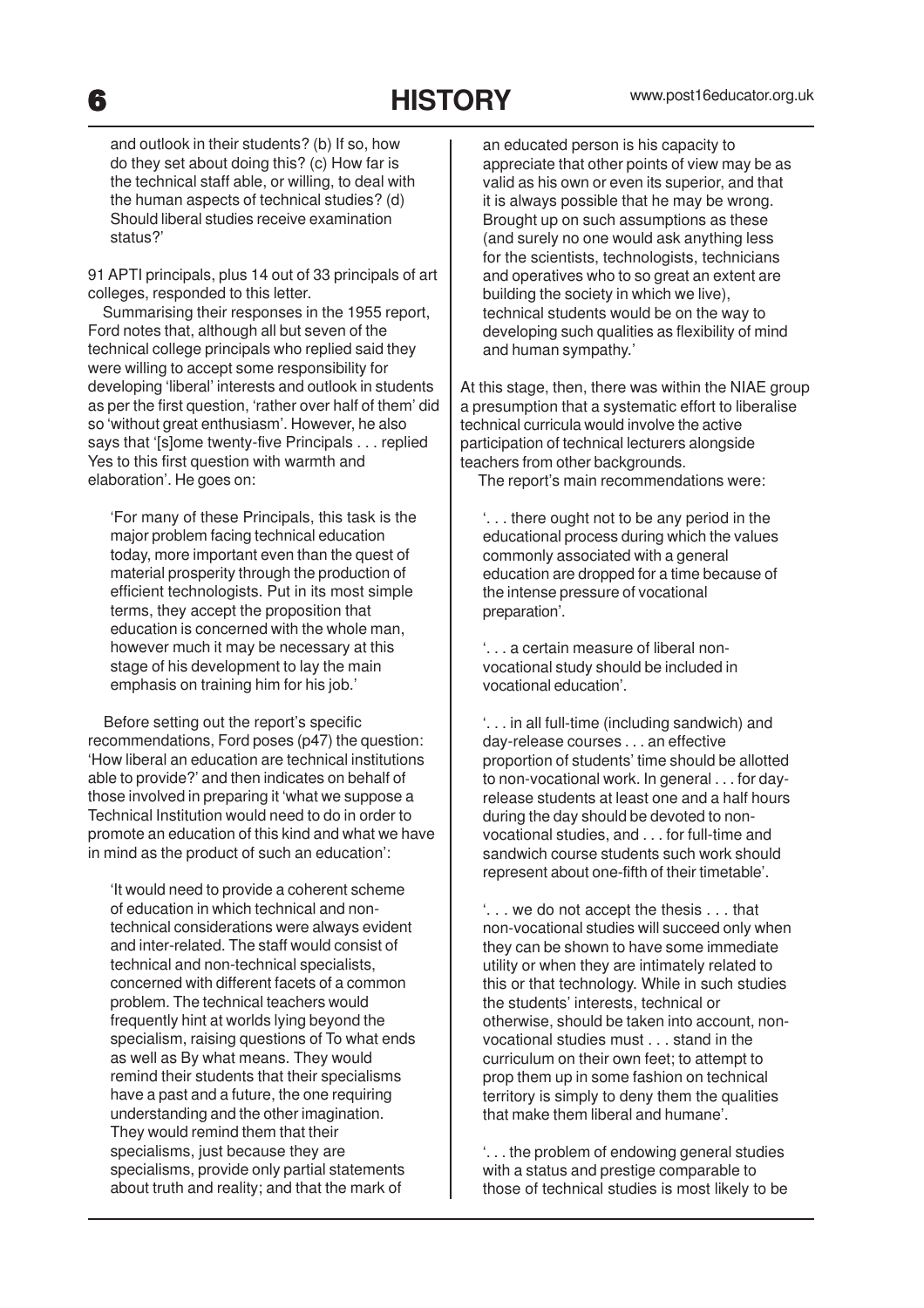## **HISTORY**

achieved within a technical college by the establishment of a Department of General Studies, a department set up to provide its own courses and having a staff, student-body and accommodation of its own. Such a department would be responsible for the general studies undertaken by the students of other departments; it would provide courses of an adult educational character where this proves possible and desirable in relation to the general organisation of further education in the neighbourhood; and it would also provide its own courses for students wishing to work for examinations like the G.C.E.'

'. . . in technical and professional examinations at all levels some regard should be had to the qualities derived from liberal studies, particularly the student's maturity of judgement. This might be tested in various ways - by the carrying out of a project, the submission of testimonies of study, the answering of an essay paper in the examination, or the writing of something in the nature of a thesis. Perhaps, in time, the college's own assessment of these less easily examinable qualities could also be given weight.'

'We attach great importance to the role of the training colleges for technical teachers and we hope that they will do all they can to convey to their students the nature and meaning of the liberal element in vocational studies. Much can also be achieved through arrangement by the Ministry of Education, the regional advisory councils, and local education authorities of short courses and conferences for technical teachers not only to discuss the need for broadening vocational education, but also to experiment with ways of securing this breadth.'

When the report came out, in 1955, there were 592 FE institutions in the UK, but only 231 principals belonged to the APTI, and as we saw, only 91 such principals had replied to the NIAE consultation on L/ GS, and of these only about 25 expressed a commitment to developing this curricular area.

 Among the report's recommendations are some that reflect Liberal and General Studies provision in technical colleges as it was already developing in 1955, some that had a decisive influence on how it developed in the ten years or so thereafter, and some that, if they had been implemented, as in fact they were not, might have made the situation within it significantly better than it was.

 The work situations of the lecturers interviewed by the Liberal and General Studies project were shaped by several factors. One of these factors was the way in which technical education was funded. Another was the tradition of upper class intervention in the post-compulsory education of working-class people that goes back at least to 1830. (As regards 1950s FE, this tradition operated mainly through a branch of the Inspectorate, known as 'Other FE'.) A third factor was the influence of ABCA, which in turn, and amongst other things, reflected debates and tensions that grew within the WEA from the mid 1930s onwards . Here, however, there has been space only to look at the role of the NIAE report. The articles that follow in the present publication include quotations from interviews in which L/GS practitioners speak about their work. When looking at these articles, and at further material from these interviews that we shall be making available later, readers may wish to ask themselves whether - and if so, how far and in what respcts - the picture of L/ GS that emerges from these quotations conforms to the model proposed in Liberal Education in a Technical Age.

#### **Works used:**

Adam, Sir Ronald K. C. B., The Sequel to ABCA, The Bureau of Current Affairs, 117 Piccadilly, London W1, ND (1947), reprinted from The Journal of Education, February 1946.

Bailey, Bill and Unwin, Lorna, 'Fostering 'habits of reflection, independent study and free inquiry': an analysis of the short-lived phenomenon of General/ Liberal Studies in English vocational education and training', Journal of Vocational Education and Training, Vol. 60, No. 1, March 2008, pp. 61-74

Fieldhouse, Roger, 'An overview of British Adult Education in the Twentieth Century' in Fieldhouse, Roger and Associates, A History of Modern British Adult Education, NIACE, Leicester, 2003

Ford, Boris, The Bureau of Current Affairs 1946-1951, The Bureau of Current Affairs, 117 Piccadilly, London W1, ND (1952)

National Institute of Adult Education, Liberal Education in a Technical Age. A survey of the relationship of vocational and non-vocational further education and training, Max Parrish, 1955

NIAE [National Institute of Adult Education], Social Aspects of Further Education. A Survey of Local Education Authority Action, NIAE, 1952

Venables, P. F. R. and others, Technical Education: its aims, organisation and future development, Bell, 1955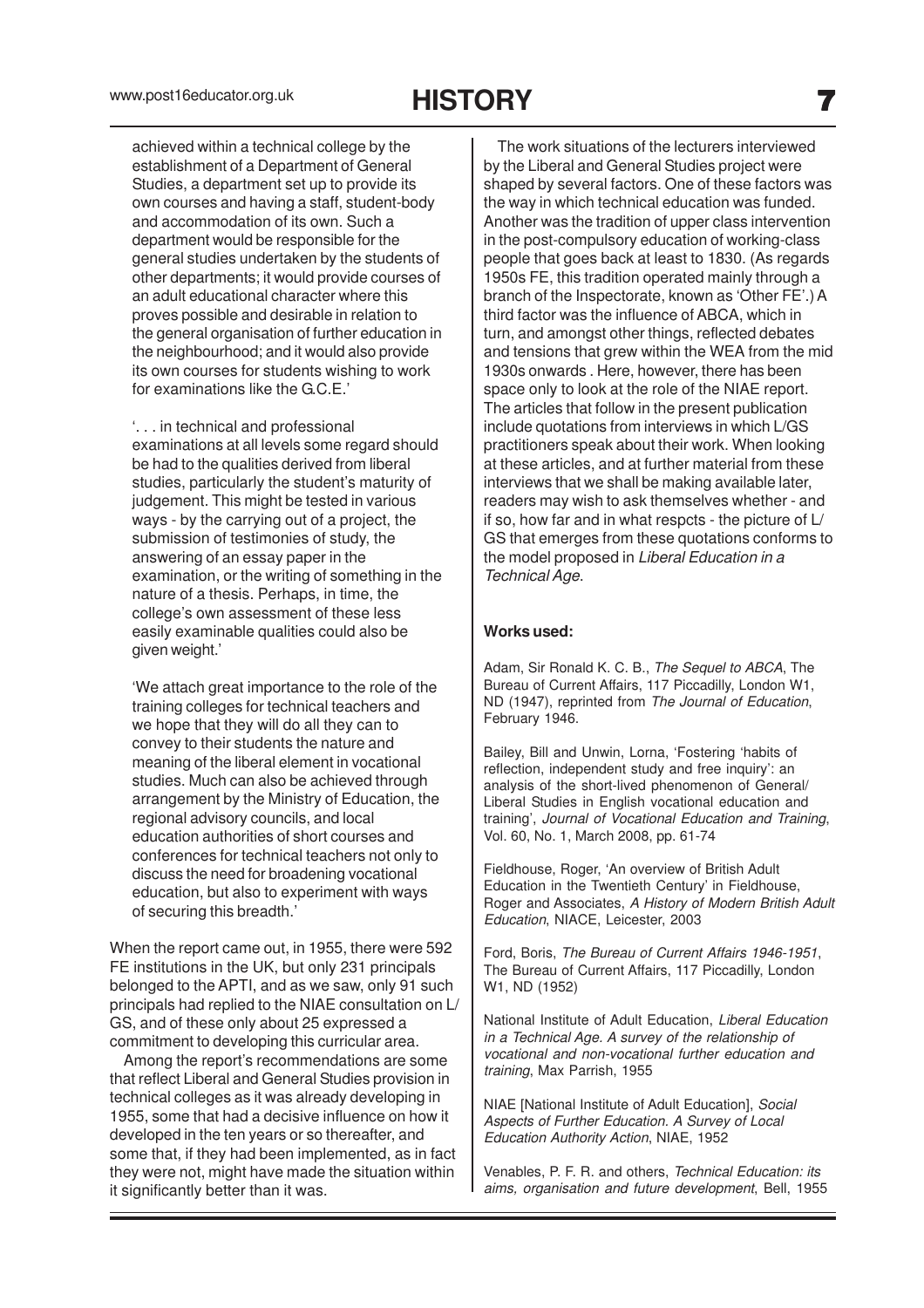#### PURPOSE www.post16educator.org.uk

# General Studies: the purpose

#### **Liz Perry**

his article is based on fifty interviews<br>
conducted during the period January 2014 to<br>
Spring 2017 with former teachers (lecturers)<br>
in General Studies in Colleges of Further Education. his article is based on fifty interviews conducted during the period January 2014 to Spring 2017 with former teachers (lecturers) The lecturers taught in periods of time ranging from the 1960s to the 1980s. They responded to a series of questions that covered their period of time teaching; the types of courses they taught on and the range of students they taught; their recollections of the way the curriculum was organised and how resources were generated. They were also asked whether they had a clear conception of the purpose of General Studies and what, in reflection, they considered most worthwhile about the General Studies curriculum. In this article we focus on the purpose of teaching General Studies.

 It is interesting that of the fifty people interviewed virtually all felt that General Studies as a subject area was most worthwhile and an important part of students' education and training in technical colleges and colleges of further education. However, only nineteen of the fifty were actually trained to be a teacher of General Studies in further education colleges. Of these the majority were trained before taking up their posts while one or two undertook training in the teaching of General Studies during their service, through in-service training, for example. Among the other 31 some had trained to teach in secondary schools or had arrived in colleges ready to teach in their degree subject with or without teacher training certification. The vast majority of the fifty interviewees had degrees in the humanities and social sciences domains.

 Given this varied background it is interesting to hear how teachers arrived at their conception of what General Studies was for and what it consisted of. Respondents who had trained to teach General Studies at Garnett College in London or 'Hollybank' as the Huddersfield College of Education Technical was known, considered the purpose of General Studies as part of their teacher training:

'I actually believed it was an important space in the curriculum for young working-class men and women to be able to challenge, you know, what their sort of - I mean, I think we used the phrase at the time - 'commonsense notions' of the world. And, you know, to take a critical look at the world.' (Peter Glasgow, started teaching GS 1976)

'. . . my view was a sort of an idealistic one, that the people who were in FE colleges were largely working-class people who were in danger - very patronising, this sounds - in danger of having a very narrow sort of vocational education, as not an education at all but being trained and then being sent out into these jobs. And I suppose I had a sort of faint missionary attitude towards it, which is that it was our duty to broaden their education, to introduce them to, sort of, concepts that they didn't come across in training - basically to give them a good general education, an opportunity to question things that they wouldn't have got - or we suspected that they wouldn't have got - in their vocational education. So it was a very patronising view, the sort of view that . . . I just expected to, sort of, meet a sea of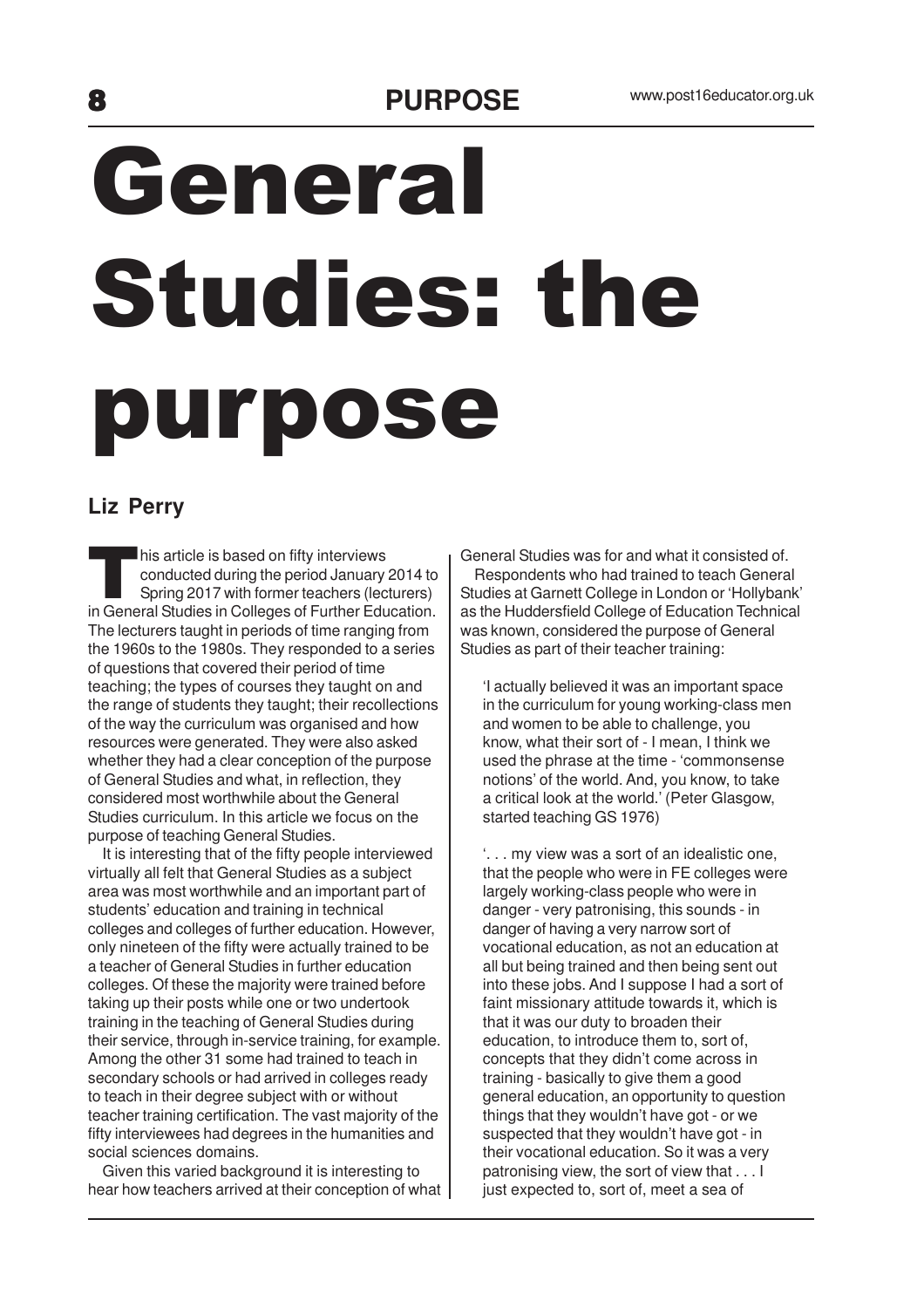hostility and overcome it by my personality, you know, my background. And that, by the end of the year [or] a couple of years, they would be eating out of my hand, and I could sign them all up for the Socialist Workers Party (1). It didn't turn out like that, but that was basically my, sort of, view, which I suppose is a sort of classic liberal view. Whether or not that coalesced with what the official position was, I don't know.' (Chris Lessware, started 1977)

'I believed in the liberal education ideal that people were not just workers but also people with families, communities etc. I wanted to teach General Studies in FE - partly because it was FE and wanted students who wanted to be there and partly out of a political feeling that I wanted to be discussing politics and literature with working-class students. Looking back that might have been a naive concept - to consider educating the working class to become politically active - it seems rather condescending now.' (Adrian Perry, started 1969)

'I went into all of this because I wanted to get involved in some kind of political or social literacy, and that's why I'd chosen to train at Garnett to move into this area.' (Roy Stafford, started 1975)

'But the good thing about Garnett was that they didn't subscribe to a particular theory of General, Liberal or Complementary Studies. We were given, if you like, definitions and examples of each of these sorts of areas, so that we had an understanding of a very broad idea of what could be done in those lessons, and then it was up to you to go in whatever direction suited you.' (Peter Salisbury, started 1976)

'(I) went deliberately to teacher training FE at Hollybank at Huddersfield, specifically GS. My degree subject was politics and philosophy. I remember we had the sociology of education, we had psychology and might have had something else that might have been called something like philosophy, something like that. And then we had a whole, a massive amount of things to do with practical teaching. We learnt such as how to write lesson plans, how to do schemes of work. We learnt about Bloom's taxonomy and none of that I found terribly interesting. It was just - I saw it as the kind of stuff you had to

get through, like tools of the trade - but the biggest part of it was going on teaching practice.' (Mary Heslop, started 1982)

 Respondents who had not trained specifically to teach General Studies arrived at their rationale for the area through interaction with colleagues and through the process of thinking through their own motivations for teaching in the area. These interviewees also cite the importance of events such as those organised by the Association for Liberal Education, where they could meet with colleagues and discuss ideas about the purpose of General and Liberal Studies and the curriculum and teachig strategies. These events helped to formulate their individual understanding of a rationale for General Studies in vocational training and education.

'. . . it's quite a wide-ranging thing. I mean, in a general sense, I think I remember reading in the early 50s - about the early 50s or the late 40s - that people wanted education to somehow prevent a further rise of fascism and that, you know, they were worried about the rise of fascism, and they saw this liberal education as being a way of humanising people.' (Paul Elms, started 1968)

'I had my own conception. I believed in liberal education, but I didn't believe that something should be imposed on technical students as if it was superior to what they were doing. I felt that science and technology had an equal role to the arts and so I tried to merge the two together, to get the science and technology merged together with the arts to make a whole, because I believed in the whole person - that's what liberal education was, that people shouldn't just be reduced to machines doing their vocational jobs but they should recognise that there were other things in life beside their jobs. (Graham Taylor; started 1972)

'. . . in my head I thought I did [ie have a clear conception of what GS was for]. I thought that the idea was, rather than just have a one hundred per cent focus on vocational study, my job was to make them think about other things outside of their vocational training; to look at the world and at politics and literature and to broaden their minds. That was my attitude and that's the way I handled it.' (Bob Gaffey; started 1981)

'Well, my position was, as an English specialist, is that this time allowance was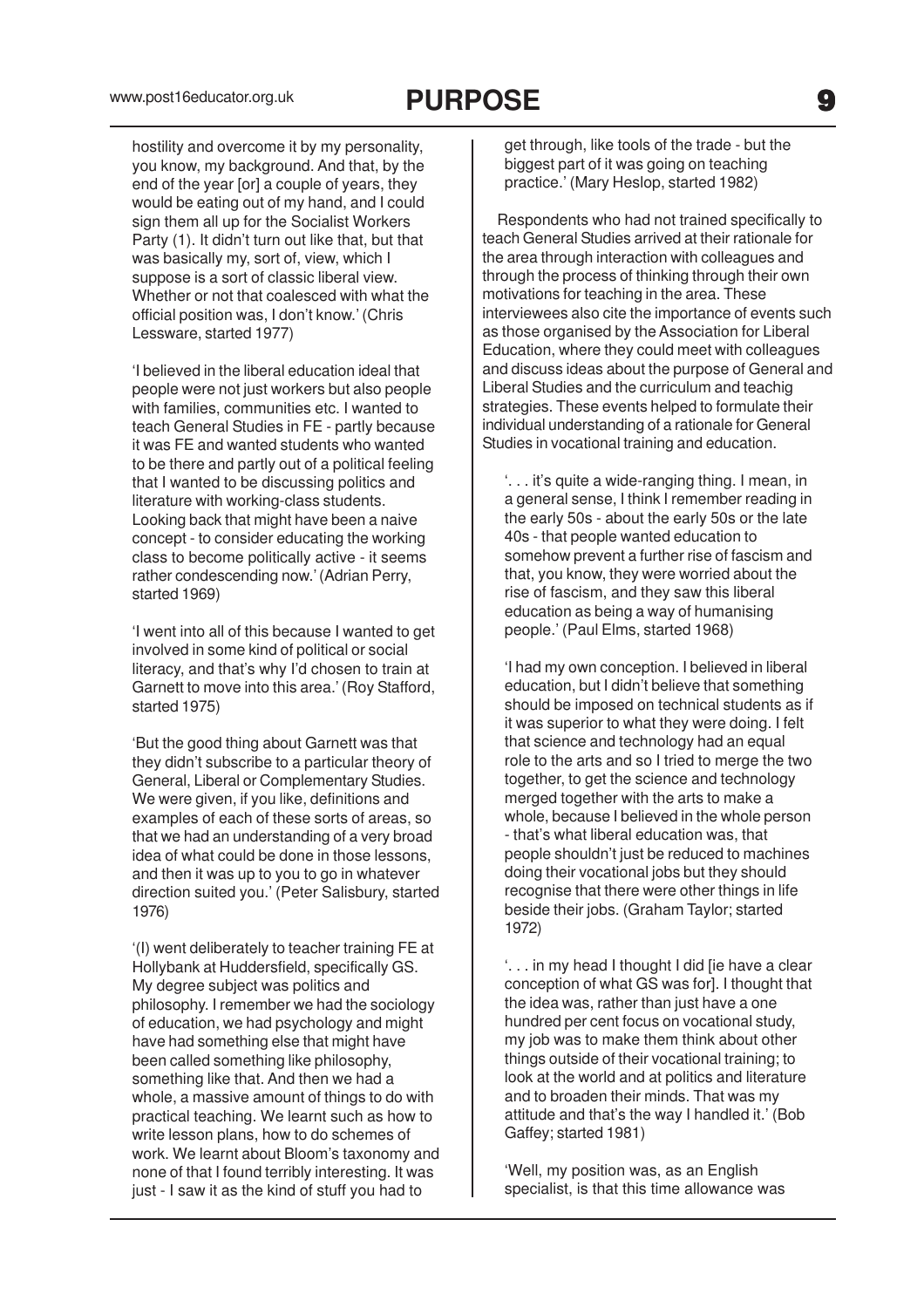fundamentally to deal with the students' literacy, written and spoken. And the General Studies was a useful context in which to do that work. So I always was very much aware that you had to find a way of getting these young men (mainly) to use language, and to improve their language skills. (Bill Dabbs, started 1962)

'. . . it was about that bit of education that was about socialisation, that was about 'We live in a society, we live in a group. What do you think about this that's happening? What do you think about that?' And those sorts of conversations should be part of education. And we've lost that. And the other part of education is the development of the individual; you know, 'What's important? What are your morals?' Sorry, 'morals' sounds a bit . . . But what I mean is, 'What's important to you? What should you value? What do you value? How do you know what to value? Who influenced you in those values?'All of those things, they were the hidden agenda, if you like, of General Studies, but it's very important for getting the most out of your life.' (Jane Gould, started 1979) (2)

 Conferences, networking and other staff development opportunities helped individuals to formulate their conception of the purpose of GS.

'Initially [I had] no clear conception of the rationale for teaching General Studies in the vocational curriculum beyond the CGLI policy statement and personal conviction. The ALE probably influenced my thinking. My conception of a liberal education involved social awareness and understanding, critical thinking and personal skills as a basis for 'citizenship' and 'personal empowerment' . . . I think - it sounds very 70s really, but I think the value of stimulating critical thinking, trying to help them develop a wider perspective on the society that they live in. I mean that concept - citizenship is about, you know, what's the society about that we live in and what are your values about it, and how does one - what does one do if one disagrees - it sounds a bit clumsy - more succinctly, it was trying to get people to think.' (Felicity Munday, started 1972)

'At the beginning I had a very - sort of general idea of what was supposed to be going on. I couldn't call it clear. I thought it was . . . I mean City and Guilds wanted the students to know things other than their vocational courses, so because they were technically and practically oriented, my emphasis was more on the humanities side.' (Geraldine Thorpe; started 1977)

'I think I had a very clear conception. I mean, it was very idealistic and naive. I seem to remember there was a body called the Association for Liberal Education, and they would run conferences throughout the year, and, you know, they would seem to me to be, you know, if you put this in political terms, a bit closer to the liberal centre than I might have been in my thinking.' (Guido Casale; started 1972)

'. . . and that was what was so useful about things like the General and Communication Studies Section and the Association of Liberal Studies, these larger professional organisations that I was able to link in to, that there was a discussion about something broader than that.' (David Crabtree, started 1972)

'Yes, that was absolutely clear. It was to engage and make learning fun. There were a number of things around citizenship which on reflection were fairly didactic and quite heavyhanded. And they were an element of it but that was part of what I suppose we all believed - it was education for a liberal outlook. [Para break] But the basic thing, which was encouraging people to think and learn for themselves, was absolutely key.' (Madeline Hall; started 1979)

 Several respondents give a sense of how the understanding of the purpose of General Studies changed over time.

'It was changing, and we know that it was about to be called General Studies, and communication was being infused into it. And so towards the end there was all the discussion about not what the classics graduate in the DES thought about humanising technologists, it was what industrialists wanted. So, in my mind, there was this shift between what was appropriate for young workers and what their employers needed. That to me seemed to be a shift. And so, during that four years as a young, 28 year-old lefty, I thought that General Studies was about introducing critical thinking, politicisation, making people aware of where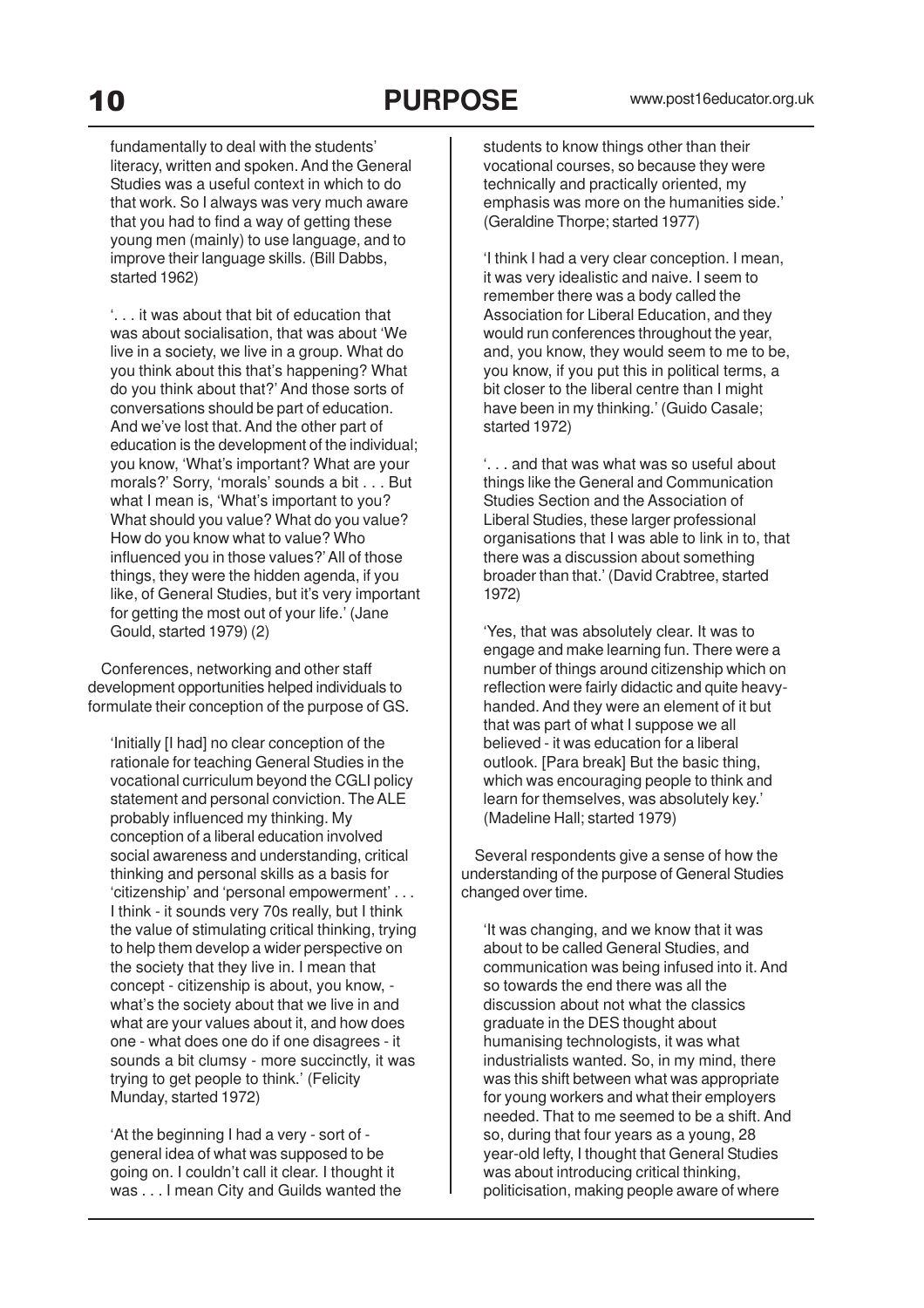their work fitted into the world in a much broader sense. In other words, I suppose I was unknowingly seduced by the C. P. Snow / Leavis debate. Which is relevant to Liberal Studies, because there was a sense in which - temporarily - Leavis won. And therefore we're talking about a culture at the end of the 60s, in my case, which was . . . The context was a Harold Wilson government, Roy Jenkins Home Secretary, liberalisation of abortion, divorce, race relations legislation. That was the context in which a young man was teaching these young workers. You know, that's a romanticised view of the 60s.' (Malcolm Clare, started 1966)

'Between 1969 and 1990 my position developed and changed over that time but I don't think I did have a sufficiently clear view of what it was although I began to think that I did but I was brought up very sharp about that by a conversation which occurred at Tottenham in the late 70s where a chap who was employed as a part-time General Studies teacher in the building department and this chap had been at the Central Labour College in the 1920s and he had been the leader of the furniture makers union and he was very old by the time I encountered him and there was a group of us in the late 70s talking about things and I was shooting my mouth off about . . . General Studies . . . and he just said 'Yes, but what is it for?' and I couldn't answer him. In a way this is another version of what the students used to do when they said 'why have we got to do this?' . . . In other words it was under-theorised or underconceptualised and I think that was a constant problem with it.' (Colin Waugh, started 1969)

'Yes - and no. And I think it changed over time. And, as I said, I think that Teaching as a Subversive Activity characterised what I saw myself as doing - in other words, trying to subvert a vocational education that locked / fitted these people into a pre-given social hierarchy. And to develop the, sort of, social side of them, political side of them, seeing them not just as workers but also as citizens, in some way, and that that was part of our responsibility. I think it was very ill-formed, at the beginning.' (Jonathan Simmons, started 1977)

 Most frequently, respondents describe their students as workers and that the purpose of the

General Studies curriculum was to introduce students from this background to experiences and knowledge outside their normal range of experience.

 Although most assert that their sense of purpose was clear, several now reflect that at this point in time some of the assumptions would seem patronising and condescending. One respondent notes that there was an assumption that General Studies lecturers all thought the same way and that this was not challenged:

'Well, what if it was found that the people who were delivering general education were bigots or . . . you know, there weren't any controls to say that you might not be, in fact, if you like, influencing students in other directions. So I suppose to that extent - I mean, it's only just occurred to me, to be honest - I mean, I thought our influence was generally quite benign, and quite healthy and quite useful to students. But I suppose sending someone into the class to talk to them about broad issues without any . . . any control, I suppose one could end up with people with a range of views you might not necessarily want to have broadcast to young people!' (Jerry Thomas, started 1983)

 Although interviewees explained their individual understanding of the purpose and importance of General Studies there are only rare examples of a collective or shared understanding within departments or even teams. There are almost no recollections of college or departmental policy with stated aims that would drive the development of the curriculum in this area.

'I think I was very fortunate, in that I was in a big department, with a lot of very forceful and resourceful people. And so if you did get stuck, you'd go and ask someone. If you didn't get guidance from the vocational lecturer, you would always get guidance from somebody in your own department who'd had some experience in that area. So I think our main objectives were pretty clear, in that we wanted to stimulate the students to think, to be able to respond to challenges that they may face at the moment or later on in their working lives. We wanted to give them some kind of resource, not just that they could read and write but that they could analyse, they could spot a false argument - which we thought was really important - and that they would train up their communication skills so that they could express themselves, and also pass on messages efficiently and not in a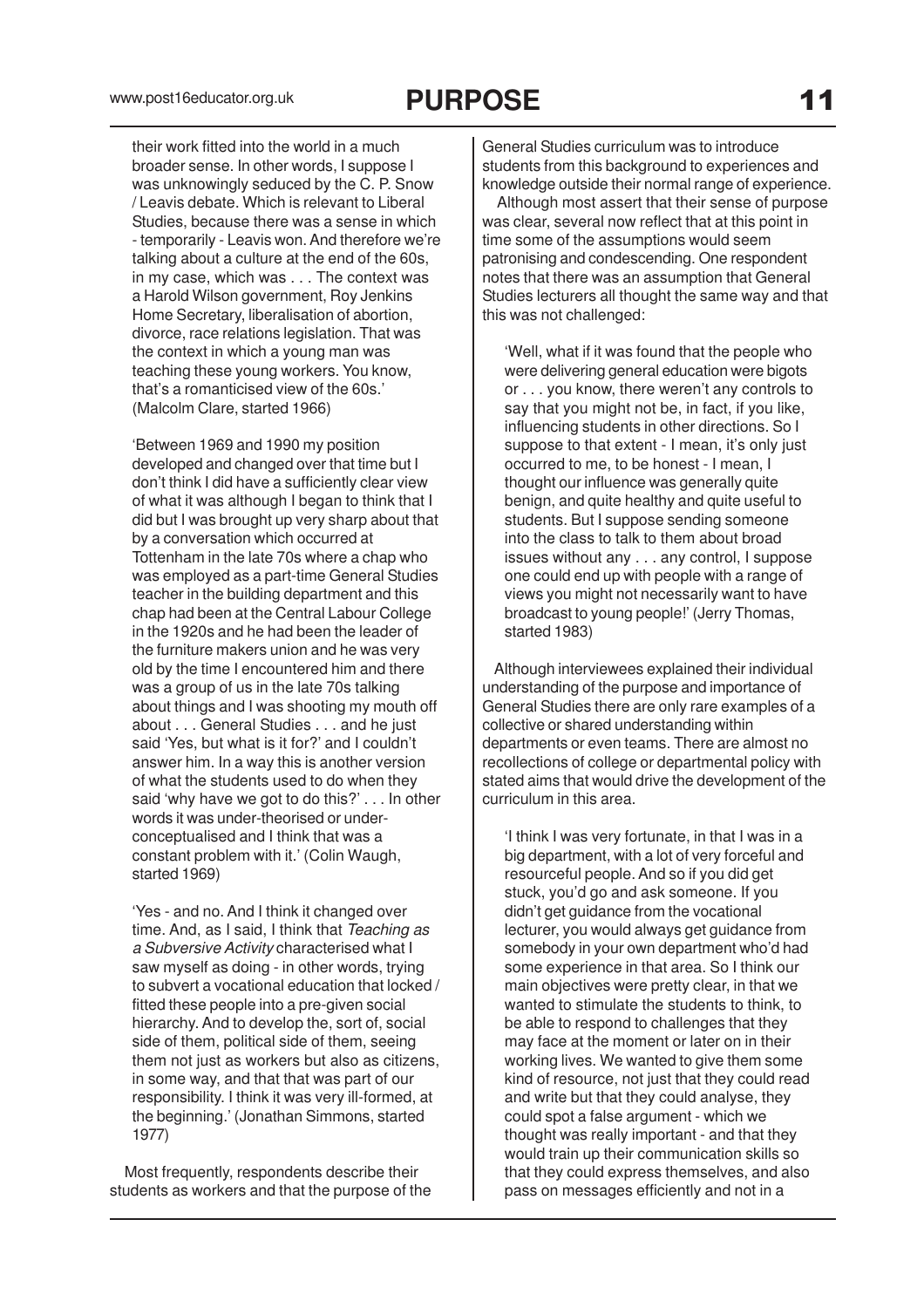slapdash manner. And so we did have a whole clear set of objectives, but we didn't always have the chance to deliver them in the way that we wanted.' (Ken Hyam, started 1975)

'He [the Head of Department LP] produced some sheets which he gave me, some of which I have here, which were our guidance. I can't remember a lot about it. I remember, you know, we did have that framework that he gave us. We were left largely to our own devices. I was rarely visited. I used the sheets as guidance but I made up a lot of what I was doing as I went along, sometimes from week to week. And the inputs we made were tolerated by the college largely because the government had said, and the examining bodies, these students must have some liberal studies.' (Dick Booth, started 1963)

'I can't remember any discussions in the colleges about developing a clear rationale although I do remember making a case for it in one of the colleges.' (Adrian Perry)

'I knew it was an edict, I think it was government policy and then it was local government policy. I did sit on the academic board for a short period but it's forty years ago now. At that point it would be Arthur Colledge who was principal. He came from a liberal arts background so I guess he had more time for it than most. But I'm not sure I was strategic enough in those days to know.' (David Ransom, started 1970)

'But I developed my own [ie conception of what GS was for], you know, I mean, I wasn't . . . Yeah, I mean, I don't remember reading anything, seeing anything, you know, being . . . certainly never any staff development. Nothing like that.' (Jane Gould)

'I don't think we really did. I mean, I believed that it was important to develop their civic consciousness. But I think it was quite unspoken. And we were a very politically conscious department - a leftwing consciousness, and I think this was very much part of what we all thought it was important to present a kind of leftwing . . . (Barbara Hill, started 1974)

'I think it was a great shame that there wasn't something done at local authority level about General Studies because it was only later on about five or six years of teaching myself and

it wasn't to do with teaching but with my trade union activities - that I got out and about and got to see other colleges and realised how different things were in lots of ways and I just don't understand . . . because I did eventually get a secondment to work in the local authority and I found out that, lo and behold, there were advisors to further education but I hadn't known that and I never saw one and it would have been so easy just to . . . I mean it's not as if we were an uncooperative lot. If you put twenty General Studies teachers in a room together they would have a hell of a lot to say to each other.' (Matthew Simpson, started 1974)

 In summary the dominant terms that respondents use to explain how they saw the purpose of General Studies are:

• Critical thinking: the importance of showing students how to think for themselves and how to understand the world in which they lived. The ability to spot the false argument or so-called 'common sense' viewpoint.

• Social and political education: a critical understanding of how the social and political dimensions of the world affect people's lives and individual rights and responsibilities. 'Liberal' is the most frequently used word.

• Growing up: becoming adult and understanding rights and responsibilities as adults and citizens.

• Cultural: to introduce students to areas of culture - arts and humanities that they may be unlikely to come across: theatre, film, literature, music. There is only one example of a General Studies department that included science specialists in the team.

Literacy: addressing literacy skills in reading and writing, particularly in vocational contexts.

#### **Notes**

1. In a conversation with the interviewer after his interview was recorded, Chris Lessware explained that his reference here was an example only, and did not imply anything that he actually did or wished to do.

2. 'Jane Gould' is a pseudonym.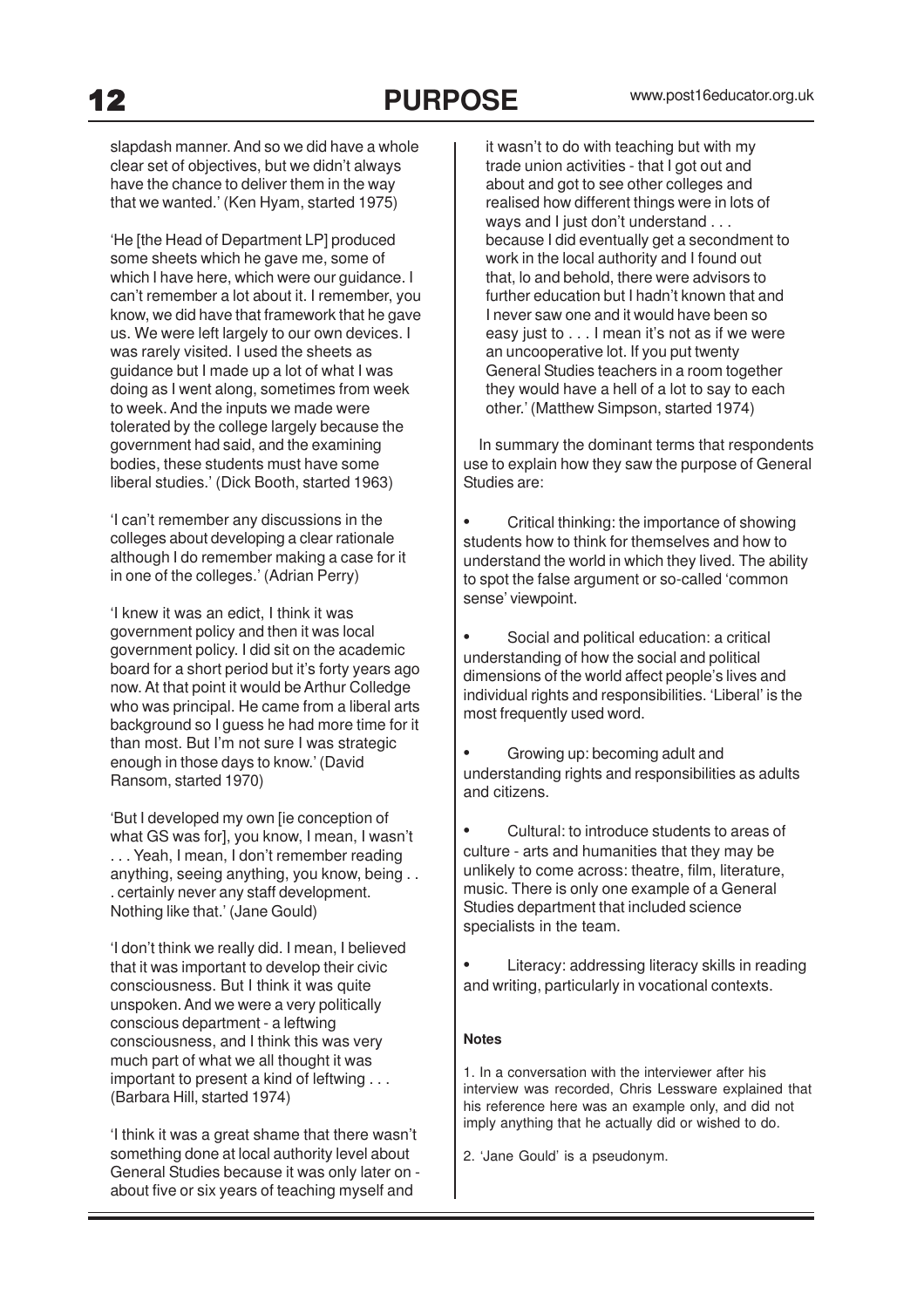# The context of Liberal and General Studies 1950s - 1990s

#### **Roy Stafford**

iberal Studies/General Studies (L/GS)<br>developed and briefly prospered during a<br>period of profound political, economic,<br>social and cultural change in the UK during the iberal Studies/General Studies (L/GS) developed and briefly prospered during a period of profound political, economic, 1950s, 60s and 70s. It was a different form of educational provision in that it could not be contained within set subject boundaries and it was perhaps more 'open' or more 'porous' to external influences, more receptive to new ideas, but also more vulnerable to changes in forms of employment, pressures from government and other factors.

 The L/GS Project interviewed fifty practitioners who had taught L/GS in the years between the 1960s and the 1990s. It also instituted a search of primary and secondary sources to try to build up an idea of what happened over the forty years of LS/GS practice. Fifty intervews is a small sample and it was also possibly too heavily weighted towards practice in London. The interview questionnaire was kept deliberately simple with a limited number of questions. Despite these two constraints, the interviews themselves provide some evidence about the classroom context for some of the practice described in the literature. Interview excerpts are referenced in this article by a pair of initials in brackets.

 In this short article I want to explore two of the most important contextual issues grouped around the concepts of 'popular culture' and 'identity' (there are other contextual issues not considered

here for reasons of space). It's worth noting that initially the L/GS curriculum space was often taken up by English and Social Studies, the first a traditional subject in secondary education, the second much more recent, but still mainly a 'body of knowledge'. As L/GS developed the emphasis on a critical pedagogy and an awareness of the importance of classroom culture increased and led to the development of different kinds of provision.

#### **A starting point**

The archive of The Vocational Aspect of Education (now The Journal of Vocational Education and Training) contains several articles on the introduction of 'liberal studies' in further education. In Vol. 6: 13 (1954), W. Cooper, Principal of Rugby College of Technology and Arts offers a paper on 'Liberal Studies in Technical Education'. Following a quote from Francis Bacon, Cooper offers another from the Parliamentary and Scientific Committee, Memorandum on Higher Education, July 1954: "There must be a reasonable fusion of the humanities as well as mathematics, science and technology in the courses." He then sets out the policy at his (I'm assuming W. Cooper was male) college which has been in place for eight years -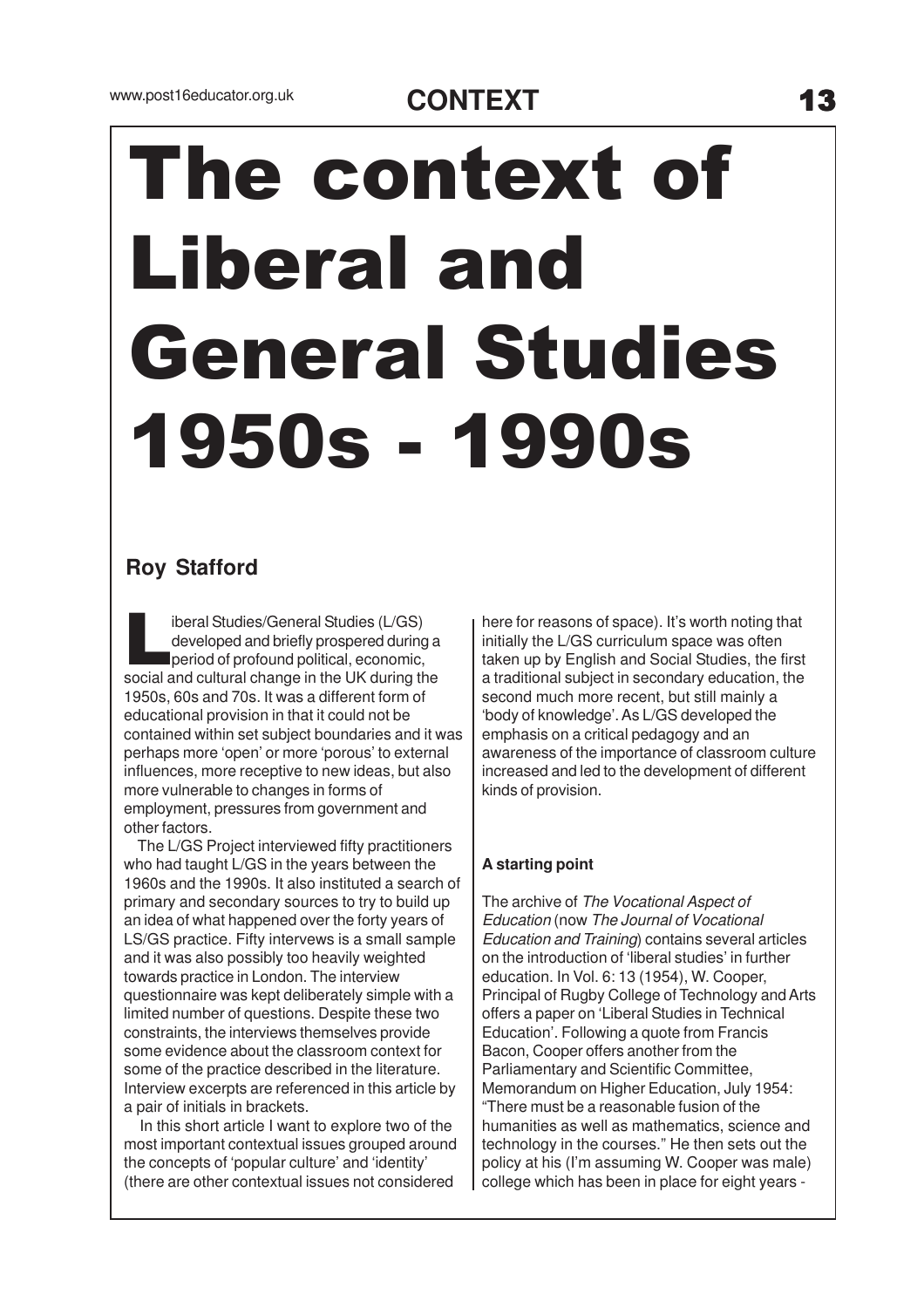i.e. since 1946. All students are expected to take liberal studies throughout their time in college (usually five years part-time).

 The provision requires students who have not achieved an O Level in English to take an 'English and Social Study' class and pass a 'term test' before selecting from the liberal studies programme. This programme offers courses from the following broad categories:

#### Art

English and Communication (i.e. post O level)

Moral and Mental Sciences (psychology, philosophy, logic, human relationships, religious studies)

The Appreciation of Music

Natural Sciences (History of science, materials, physics, anatomy, science of music)

Social Sciences (Citizenship, law, history, international politics, world problems) 'General Topics' Physical Education First Aid

This reads something like a general course in an Americal liberal arts college. Cooper admits that it has been difficult to find staff to teach such a wide range of options, especially since higher education is becoming more specialised (this is one of the reasons liberal studies is so necessary). Nevertheless, Cooper maintains that the burden can be carried by the Department of Commerce and General Education with specialist input from the Art and Pure Science Departments.

 If this ambitious scheme (which Cooper admits is already under time pressure with a reduction from 90 minutes to 60 minutes for each liberal studies class) offers a good starting point for what might be taught and how it might be approached, what happened over the next thirty years?

 As an example of the kinds of work L/GS teachers might be engaged in during the 1980s, the Teaching Method programme at what was then Garnett College in Roehampton (now part of the University of Greenwich) in 1983-4 is helpful. Garnett, one of four institutions training teachers for FE, offered a One Year Full-time Certificate in Education (Further Education). Potential General Studies teachers were recruited by the Faculty of Humanities and Business Studies. The faculty offered 'Special Method' courses notionally in three distinct areas: Language and Arts, General Education and Business Studies. These were the only course components that were 'subject specific' - all other components (Learning Theory,

Psychology, Philosophy etc.) were taken by all student teachers. Each student was expected to take two Special Method courses. Those in the General Education section were offered 'General & Communication Studies' (i.e. BTEC servicing) or 'Social Education' (including 'Social and Life Sklls' as required on Manpower Services Commission Schemes). However, they could instead choose other Method courses such as 'Media Studies' or 'English and Communications' offered under Language and Arts.

 Towards the end of their course, student teachers (now with significant 'supervised teaching experience') were offered short 'Electives' - programmes of 3x3 hour sessions in a range of more specialised topics. These might be 'media resources' or 'uses of technology' and in 1984 there was a big focus on using video cameras and sound recording in the classroom. There was also an offer of 'Anti-racist teaching strategies', 'Women's Studies', 'Caribbean and African Writers in English', 'The Computer and the Humanities Teacher', 'Racist & Sexist Bias in Language', 'ESL [English as a Second Language] in Mainstream FE' (and many more). What is notable about the full list in comparison with the Rugby programme from 1954 can be summarised in three bullet points:

• 1. The limited coverage of science-based options (only psychology)

• 2. The emphasis on media education, both in terms of analysis and also media practice using video and audio

• 3 The impact of identity politics (anti-racist and anti-sexist strategies and the re-working of eurocentric canons of literature) and teaching for new forms of education access and support (e.g. ESL, special needs).

The 'liberal education' ideal of the 1950s had to change to meet the requirements of students in the 1980s. In practice it also had to change because of what government wanted. Since the majority of Industry Training Boards had been abolished in 1981, it was increasingly clear that the needs of employers were being subsumed by government policies. Back in 1954, in a similar article to Cooper's (in the same issue of Vocational Aspect), Fletcher and Kingsford (1954) considered 'Social Studies in the technical education of day-release students' at another large (new) college, Hatfield Technical College. In this description of both curriculum and practice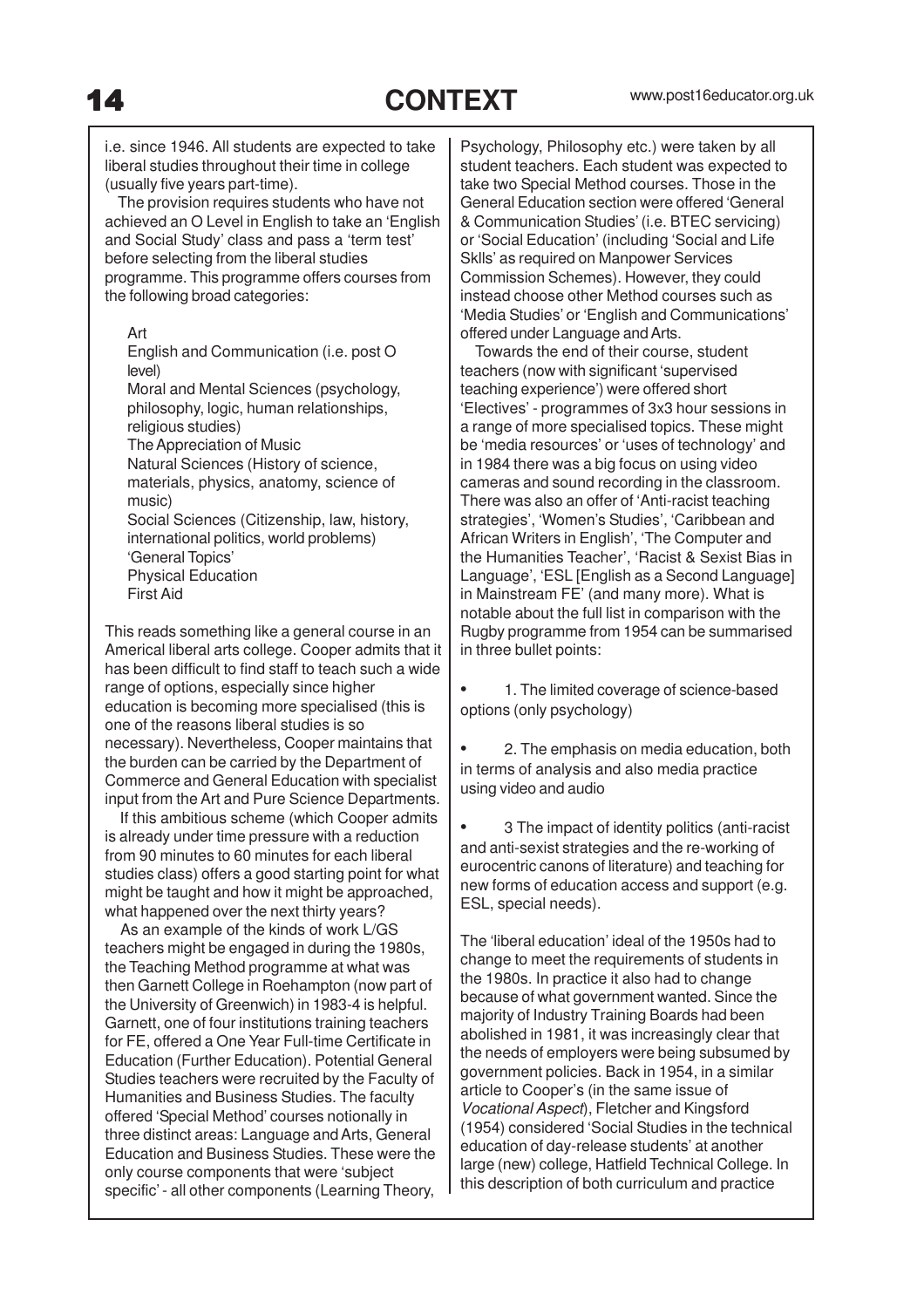there are signs that what lay behind many of the later changes was at least being discussed in the early 1950s, though both Hatfield and Rugby were large modern colleges with engineering students at all levels and they were not necessarily typical. Again, in the same issue of Vocational Aspect as the other two articles, a report can be found on a talk and discussion at Garnett College entitled 'Some Problems of Teaching Social Studies' (Wallace, 1954). This picks up on some of the same issues in a more general way and refers to three or four more outlines of course components. It is concerned about specialisation and the lack of 'coherence' in contemporary education, warning about young people who have seen school as a patchwork quilt of subjects that they can't bring together. It refers to the dull routines of factory jobs - in more modern terms, the discussion is about alienation and the "broken ties" in society as far as youth is concerned. While this is interesting in providing early examples of the kind of rhetoric David Cameron used in referring to 'broken Britain' in 2007, what is more interesting for us is a reference to Dover Wilson, writing about the new continuation schools in 1921. Wilson is somebody whose importance for the L/GS Project we are only now beginning to appreciate. Taken together, the three Vocational Aspect articles suggest that as early as 1954 there was detailed discussion and preparation for liberal studies and social studies - but it is fair to say that few of the cohort of teachers recruited to teach L/GS over the next thirty years had much idea about these early discussions.

#### **Popular culture: youth, money and moral panic**

During the mid 1950s the UK experienced a prolonged period of economic growth which would lead the newly-appointed Prime Minister Harold Macmillan to declare in 1957, "Most of our people have never had it so good". One of the key aspects of the new affluence of the period was 'full employment' (i.e. at around 2.5 per cent unemployment to account for volatility in the labour market) and a disposable income for the newly defined 'teenagers' who were mainly in work rather than in full-time education. (National Service would also take some 18-21 year-olds out of circulation for two years.) This new group of consumers would spend their money on clothes, motor-bikes and forms of entertainment - all to a certain extent denied to their parents' generation at the same age. New suppliers of goods and

services expanded to meet this new 'consumer demand' - which eventually triggered a 'moral panic' about the 'unsuitable' behaviour that accompanied the new forms of consumption.

 The young people involved in these depraved activities were often the same young people recruited on day release courses at the newly expanded range of FE institutions. Returning to The Vocational Aspect of Education, a year later in 1955, the earliest indicator of this concern comes in a paper by James Halliwell who taught at Workington College of FE. 'Some experiments in liberal and social studies with mine trainees' explores experiments in encouraging mining apprentices to write poetry. This is necessary because:

The young miner at the training centre can and is taught to be an efficient miner. But he is likely to remain stupidly underdeveloped as a citizen, he will have no standards of value, as far as beauty is concerned, and will develop and sustain his appetite for crime comics, worthless films, commercial dance music, sordid back alley pleasures, because he is unaware of anything better.

In quoting this extract, it is not the intention to denigrate teaching about poetry but simply to demonstrate the attitude of an L/GS teacher towards popular culture. It will be only five or ten more years perhaps before L/GS teachers are constructing lessons considering some of those 'worthless films' or 'commercial dance music'. The high culture/low culture debate has rarely been represented so starkly. Did Strauss write waltzes without payment? Perhaps James Halliwell didn't meet students who could articulate what the pleasures of their chosen dance music might be, but the social changes meant that eventually that is just what they would be able to do.

 To be fair to Halliwell, he opens his paper with a reference and a quote from D. H. Lawrence in relation to an essay on 'Nottingham and the Mining Country' (1930) which Halliwell believes delivers a message for the teacher of social studies in its presentation of the miners' search for 'beauty' in life. (The essay actually refers to the 'Mining Countryside' and Lawrence has been claimed as one of the first writers to consider what would now be 'environmental issues' - and might later be discussed in L/GS classrooms.) Lawrence is one of those writers who straddle the concepts of 'literature' and 'popular writing'. In 1960 a film adaptation of Lawrence's Sons and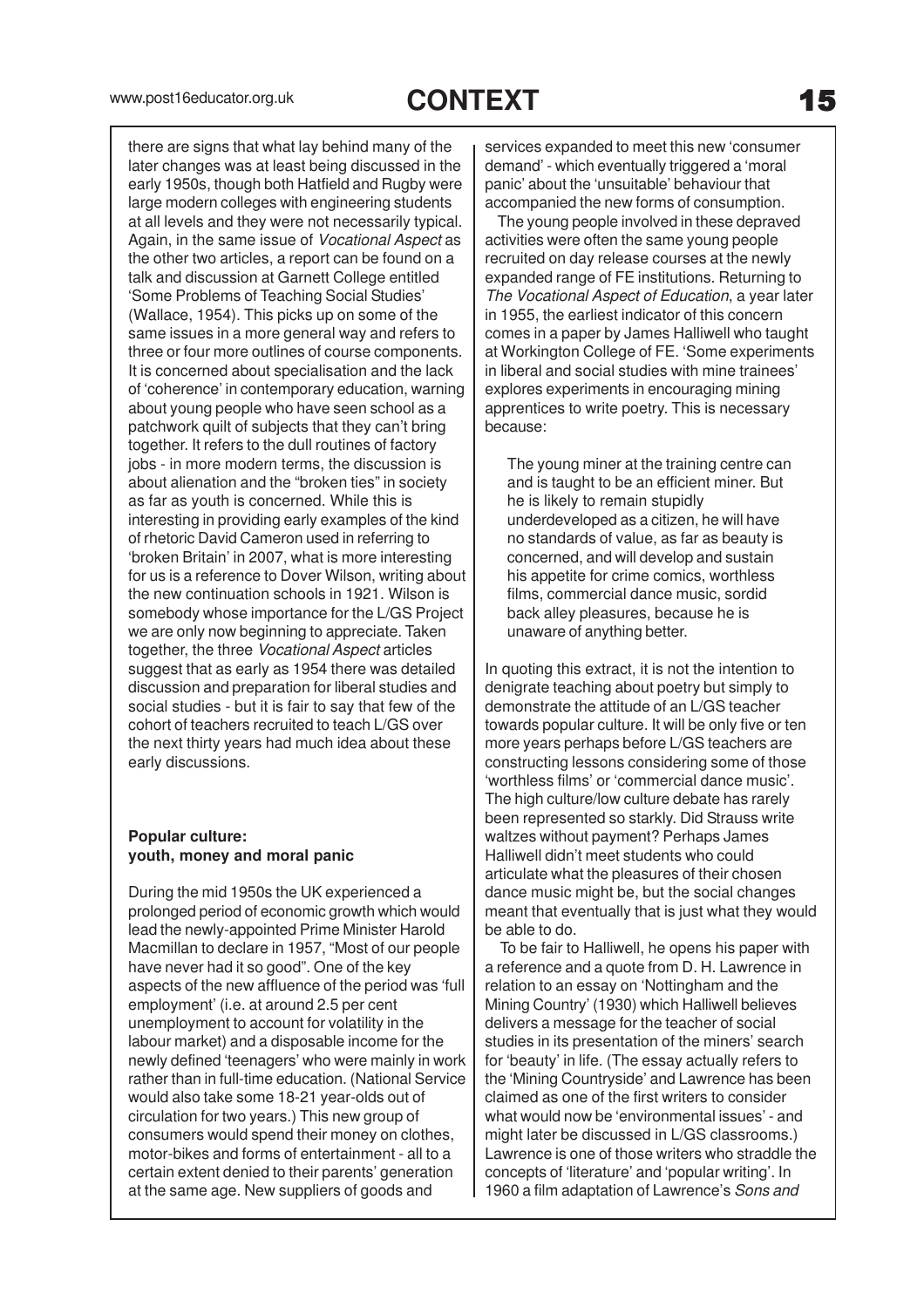Lovers might sit alongside a contemporary film narrative such as Saturday Night and Sunday Morning based on the novel by another East Midlands working-class writer, Alan Sillitoe. These two narratives demonstrate the developments in opportunities for working-class young men in Nottingham over a thirty year period. The novels and plays of the so-called 'Angry Young Men' (and Women) of the mid 1950s to early 1960s and the film adaptations of the British New Wave were some of the earliest 'modern' texts to appear in the L/GS classroom.

 By 1962 in their handbook for teachers, Liberal Studies, Cedric Blackman and colleagues suggest 'practical criticism' might form a useful part of a liberal studies programme and as a starting point they take the Observer's film critic C. A. Lejeune's three simple questions that structure her approach to a film.

What does it say? Does it say it well? Is it worth saying? (Blackman et al 1962: 99)

At the end of their chapter, having explored how such an approach might be applied in the classroom, Blackman et al have developed four new questions that might be asked about a work of art:

Has it widened, deepened or clarified my experience?

Has it refined my appreciation of that which is beautiful?

Has it increased my capacity for joy, love or sorrow?

Has it increased my awareness of myself?

These may seem momentous questions to pose for the craft student who has just been to see Shane [the popular Western from 1953], or just read Saturday Night and Sunday Morning, but the fact remains that they are applicable and would probably receive two affirmative answers from most students. (Blackman et al 1962: 105)

Blackman and his colleagues don't provide any evidence of whether this approach was actually tried and what the results were, but at least they demonstrate thinking that has picked up on the popular culture debate and is attempting to work with its energy rather than against it. A much more detailed account, which included discussion of classroom practice, appeared a few years later. Talking About Cinema by Jim Kitses and Ann

Kaplan was first published in 1966 and then reprinted in 1974 with some additional material by Jim Hillier and Jim Cook. All four of these writers were important figures during the formation of academic film studies during the 1970s but here the focus is on the development of new forms of film study that took place in the General Studies classes at what was then known as the Kingsway Day College in the 1960s with the support and encouragement of the Principal Fred Flower and the Head of General Education, Jean Stovin. The college catered for students aged 15- 18 who attended on day release from various jobs in the Civil Service.

 Most students had two hours of General Education as part of their day at college and the film classes were open to any students who had passed GCE O Level English. In addition, film study also featured in some of the English and Social Studies classes offered to students without an O Level qualification. Kitses and Kaplan describe many of the familiar attitudes towards General Studies amongst the diverse groups of young people they encountered - some were reluctant to engage with anything that suggested 'school work', some were very enthusiastic, some who might otherwise have been in sixth form or university were rather blase. Many opted for film because it sounded the most interesting choice given the range of options.

 The work was seen to be innovative in that it took a 'thematic approach' - studying groups of films (shown on 16mm film) associated with 'young People', 'Personal Relationships', 'War' etc. Previously one of two approaches might have been adopted - either to explore the idea of 'Film Grammar' and techniques, or Film History, identifying the development of film as art. Crucially, the General Studies classes screened what were seen as popular entertainment films alongside foreign language films, documentary films and some TV material (TV programmes, especially documentaries were then made on 16mm and distributed via education film libraries.) The aim was to encourage students to see links between films and to think about how characters and issues were represented.

 One of the 50 interviewees makes reference to this period at Kingsway:

. . . When I was at Oxford I met a friend of a friend, a young American who was teaching day release students at Kingsway Day College in London [possibly Jim KItses]. I was very excited by his account that he was able to sit down with a group of young people and talk about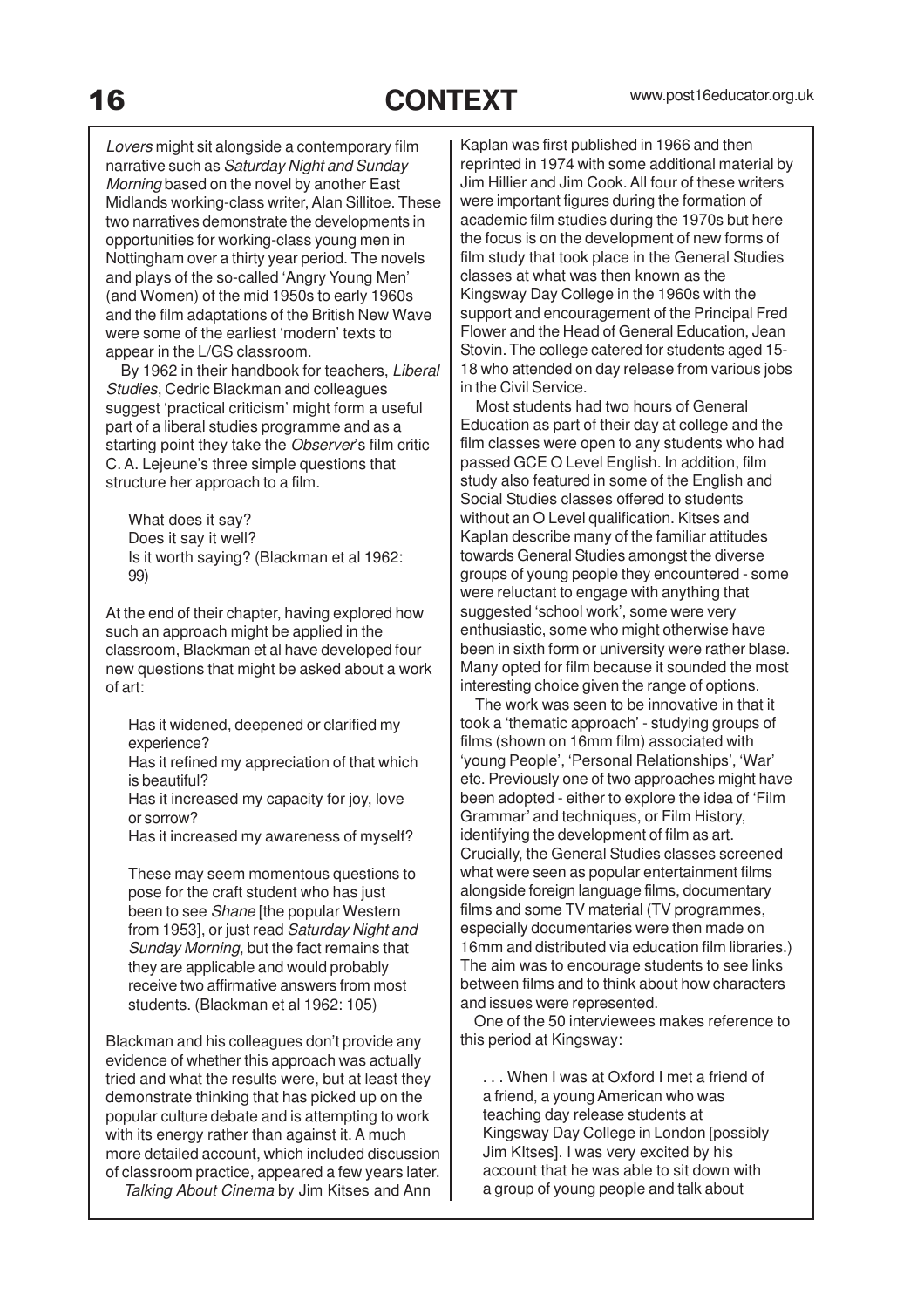new plays, films and politics and I went to watch him teach. I was very excited by this and I applied to do a PGCE which I did do at the Institute in London . . . The teaching practices at Kingsway were very important. I was confronted with young people who had very mixed feelings about being taught these topics. But there was an inspiring principal, Fred Flower and his deputy Jean Stovin, who gave good back up and so that was good. (DB)

As well as the innovation in using popular films in their teaching, the Kingsway practitioners also introduced potentially controversial topics by way of films. Kitses and Kaplan quote from an article in Sight and Sound, Autumn 1962, in which Norman Fruchter explains how the first of his six courses he had taught at Kingsway had come about:

I started the first film course by accident. During a wave of unofficial strikes soon after the High Court judgement in the ETU [Electrical Trades Union] case, I was talking about trade unions with a class of police cadets doing English and Social Studies. I asked if anyone had seen The Angry Silence [a 1960 film about a factory worker who refuses to join a strike and is seen as a 'scab' by other workers]. "Who was in it?" I named some of the actors. The cadet shook his head. "Nah. Couldn't have been a good film. Didn't have no stars".

Fruchter goes on to explain that after a discussion about how the cadets usually watched films, he realised that they knew very little about how films were made and simply accepted each film as an event they liked or didn't like. Fruchter then reflected on his own teenage experience of watching films and realised that he would have to think about how to introduce a more detailed study. Kitses' and Kaplan's commentary on Fruchter's account raises several key issues for both film and media education and L/GS.

 The first point is that showing films in classrooms with the aim of then discussing the content of the film or its 'message' is potentially meaningless or even possibly dangerous if the students are unaware of a range of issues about who has made the film, who paid for it, what kinds of film techniques are used, who is the intended audience etc. Each of these later became key concepts in film and media education. Unfortunately many films were used for this purpose in L/GS classrooms by teachers who

might not be as aware of the possible problems as Norman Fruchter. Consider this testimony:

The film studies guy [i.e. an L/GS teacher who later specialised in film studies] - and this is, I have to say, in my opinion, a terrible indictment of Liberal Studies and the structure of Liberal Studies - he showed them movies. He hired movies and he entertained them. So if he had a onehour class, he would hire a film for two weeks, and he would show them the film for two weeks, and he would show them the film in two parts, a feature film. The only film that I showed, I remember, in my four years, was Peter Watkins's The War Game [this controversial 48 mins film about the threat of nuclear war, made for the BBC in 1965 but not broadcast until 1985, was available to hire on 16mm and became a staple of L/GS classes for many years]. And I showed that across the college, and it changed the whole mood of the college, for that week. because I showed it in every lesson, I did, but I thought it was very important. And then the principal had me in his office saying, "Listen, West Middlesex Hospital just phoned me and said the nurses are so upset, they've come back from your day-release and you've shown them this film, they're too upset for words". (MC)

This interviewee was referring to the late 1960s and the testimony neatly encapsulates the evolving but still conflicted sense of the importance of popular culture. Why didn't the two lecturers co-operate, even if they disagreed about how to use films? The War Game certainly provoked responses from audiences - responses that needed to be related to the filmmaker's approach and use of techniques. The testimony doesn't refer to what kinds of follow-up were undertaken. The use of films and other audiovisual resources is seen as divisive in several interviews. The following statement is not untypical:

I know once we had got audio-visual aids, and we'd got cameras with film projectors and things, it was very often the case that a class would be sat down in front of virtually anything that was available, without any preparation and with no followup. So it was just entertainment time, in a sense. (BD)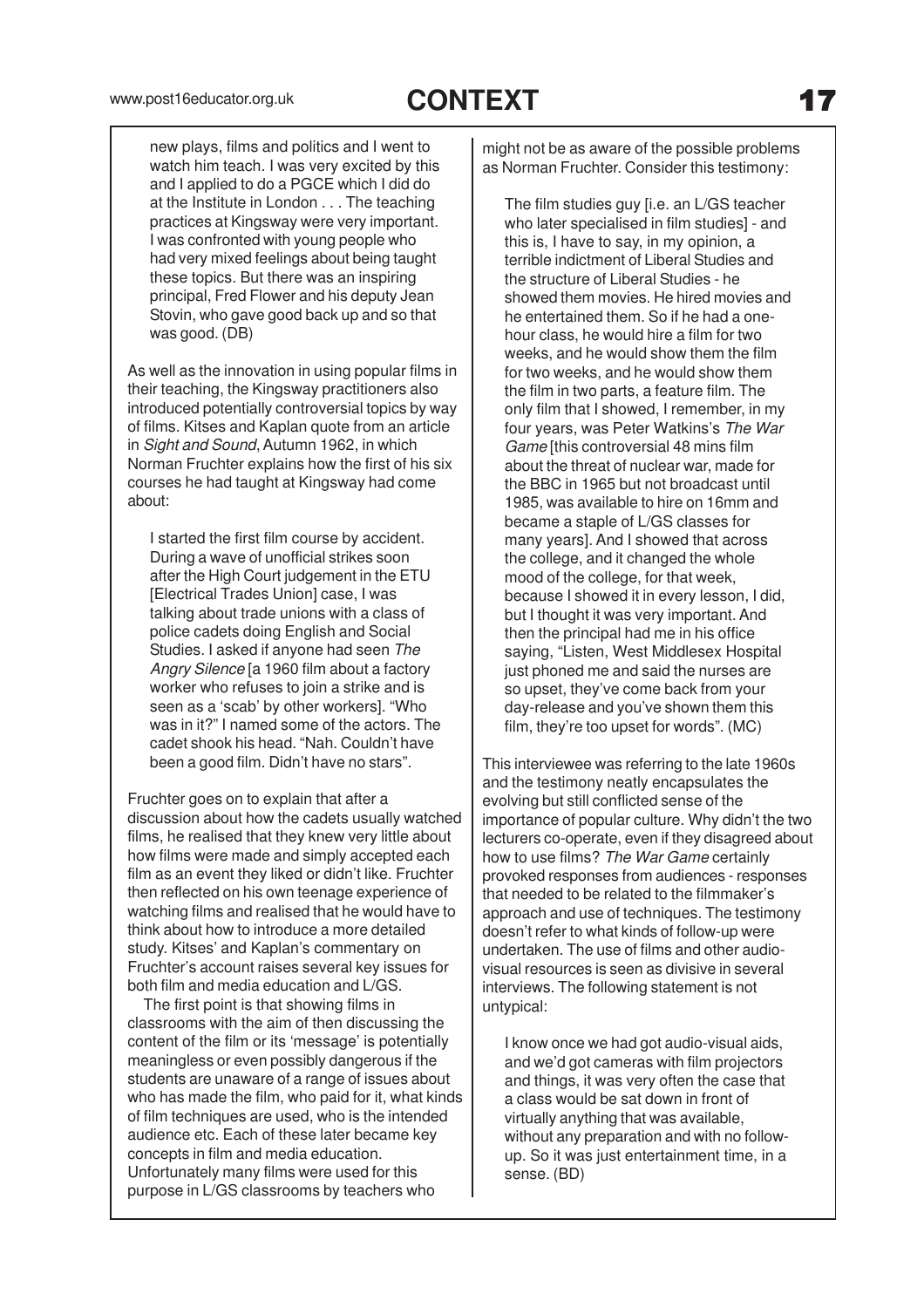Some L/GS teachers argued that the main purpose was simply to 'expose' students to works of art and references to this view crop up in several other interviews. In the extract below an L/GS teacher reflects on what a 'cultural experience' meant for one group.

I used to take groups of students to the theatre and we used to go and watch plays. We saw Our Day Out [Willy Russell's play about a school trip for a 'remedial class' staged in Liverpool in 1983] and my gang were all seventeen big tough lads - and they were all in the front row and all the eleven year old kids were acting as if they were in the zoo or something and calling my gang names and my gang were all bright red because if those eleven year olds had done it outside they would have been kicked to death but they couldn't do it in that context and it was really funny. (BG)

This example refers to something apparent in other sectors of education during the 1970s and 1980s - the idea that 'education' and 'schooling' are different concepts. The first is about reflecting on and learning from a wide range of experience, the second is about learning how to follow rules. Taking students out of the classroom and engaging with the world in different social contexts can produce different forms of learning as this description of an 'option scheme' suggests:

. . . this involved things like motor vehicle maintenance, arts and crafts, music, fivea-side football, or a very successful one was where the whole morning or afternoon was spent volunteering in the seven or eight large mental hospitals that were situated around St Albans. And this often led, after students had gone in there, to, when they'd finished college, continuing this volunteering. And this was seen as a radical approach to the delivery of G&CS. Some of the activities were offered by G&CS lecturers, but in other cases we brought in specialist part-timers or used people from other departments. (MT)

What began in the early 1950s as an L/GS concept of 'broadening' educational experience saw a change in the texts that might be studied and the discourses that might be explored. This moved away (slowly) from an 'inoculation approach' towards popular culture and towards

engagement with the kinds of texts/experiences that might be familiar to students but which hadn't previously been validated in formal education. As an example of how things changed, here's a 1970s reference to poetry in the classroom which contrasts with Halliwell's ideas in 1955:

I used to do poetry with my classes, with the building workers and with the automobile workers. I did poetry, which I read aloud, and also tried to get them to write poetry - because I wanted to break down their prejudice against it. And we watched a television programme, I remember, in the late 1970s by Roger McGough. With my classes, I used to do the Liverpool poets, the Merseyside poets, some Kipling, a bit of Shelley and Browning, and the Beat poets - Ginsberg . . . anyway, Roger McGough, who was one of the Mersey poets, did a series of about six TV programmes, which I showed my automobile class. And they really got into it, and they wrote appreciations of some of McGough's work, and they also tried to copy it by doing some poems themselves. I got the best of what they'd done and put it in an envelope and sent it to Roger McGough, and he wrote back this ecstatic letter, saying how wonderful it was to receive this work, and how it made his television series worthwhile to know that there were auto mechanics in Willesden who were so enthusiastic about poetry. Anyway, I was also very moved by it too, and so I sort of regarded that as the peak of my Liberal Studies career. (GT)

The focus on the culture of the classroom and then the move outside the classroom would also challenge the relationships between lecturers and students and perhaps offer new learning experiences.

#### **Students, lecturers and identity**

The students who enrolled in further education institutions in the 1950s were primarily dayrelease apprentices in traditional industries. Alongside them were block release students and a smaller number of full-time students on vocational and academic courses (this third group was possibly less likely to be included in the L/GS provision). In many colleges the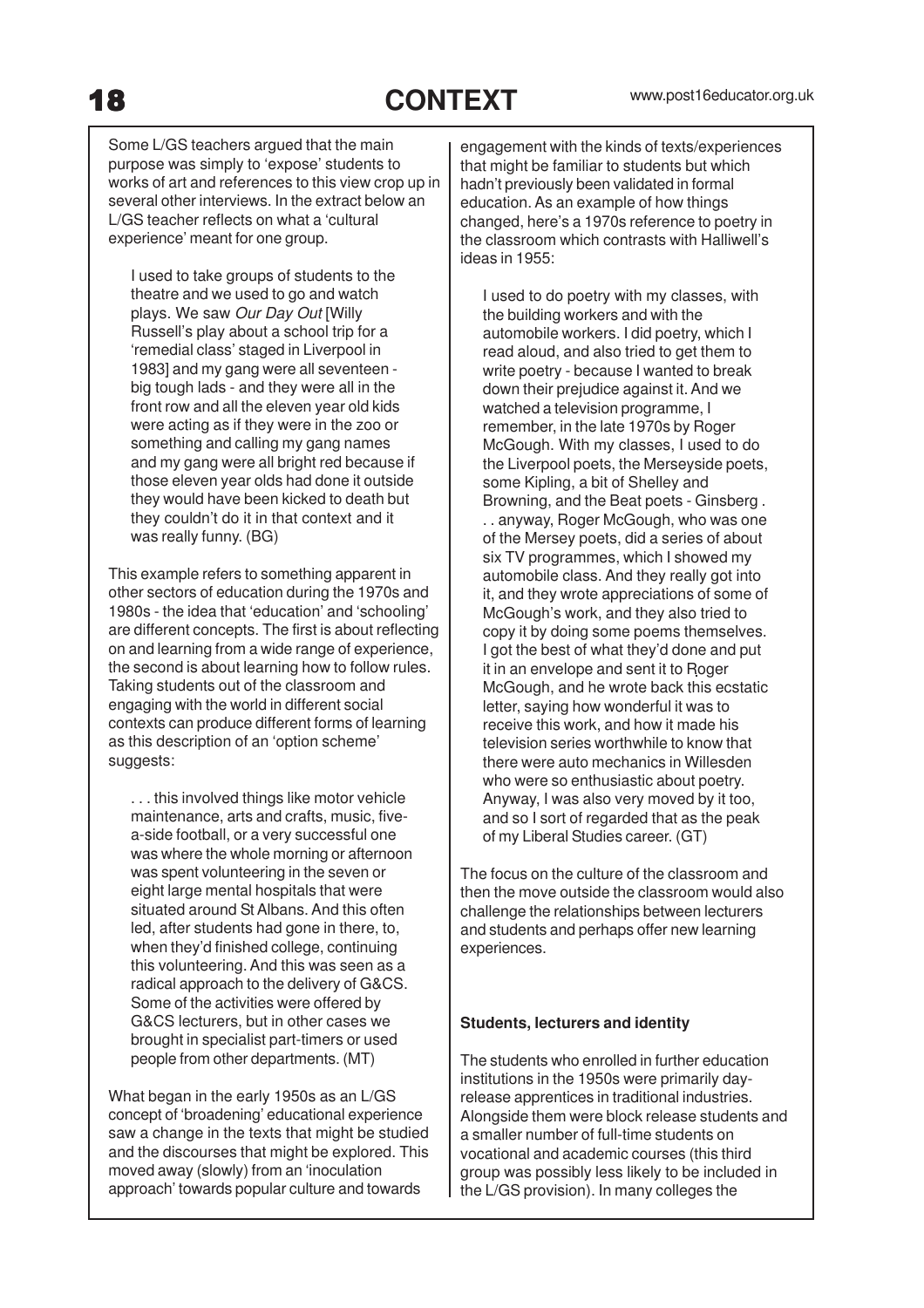student body was predominantly white, male and working-class. In some parts of the UK there were significant numbers of students working for the same large employer. These students had a sense of identity largely defined by employment and the connotations of social class that went with their particular sector.

I think you have to remember the culture of those days . . . it was the sunset of 'jobs for life' so the kids who came to college, the males particularly, were going to be electrical engineers, or they were going to work in the steel works, that was what they were being trained for. The people who trained them were ex-engineers themselves who'd been in the steel works or who'd been mechanical engineers, motor mechanics or whatever. And so the culture of the college then was very much vocational and there was this thing [GS] grafted on . . . (DR) [this is a reference to a college in a northern city in the 1970s]

Compare this situation with the same college in the 1980s. By then in most major towns and cities there were more women and more nonwhite students in colleges. The 'deindustrialisation' of many industrial centres and the rise in youth unemployment meant that students (or 'trainees' on YOPs and then YTS schemes) were now more likely to be concerned with what rights they had in respect of benefits, immigration status and sometimes the courts if they were subject to the so-called 'sus laws' of the period. Since the 1970s, trips to the local magistrates' court or crown court had often been included in GS programmes. In London, some students were taken to the Old Bailey as this lecturer (who had contacts with one of the Sheriffs of the Court) recalls:

I took my interior designers on a visit. And we were allowed to sit not in the gallery but in court at the Old Bailey. And at the end - I'll never forget - the usher said, "The judge would like to see you". So I thought: I don't know what's gone wrong! All of them, we went through the door at the back where he goes. And he was the senior judge that week and it was a murder trial - young lads. He sat down at his desk, took his wig off and said: 'Now, what would you like to know?'And he was so open. And what astonished me: my students asked very good questions. And I was careful to thank him, it was so good of

him. They even asked him the situation and what would happen if . . . ?, you know. So those visits were worthwhile. (HW)

Classroom exercises and discussions might be informed by publications like the NCCL Handbook - (National Council for Civil Liberties). The procedures of courts and tribunals were also studied by way of simulation exercises in which students examined witnesses and tried to construct arguments to convince a jury or panel.

 One of the main changes from the late 1960s onwards was the entry into L/GS teaching of a significant number of recent university graduates from the humanities, arts and social sciences. These were young teachers who had themselves been radicalised in different ways during the period of 'student unrest' from 1967 and into the 1970s. Only a relatively small group of the interviewees in the sample were trained specifically in L/GS, but those who were had more opportunity to prepare for the kind of work they wanted to do and they had the potential to innovate in their teaching. They had in some cases been working-class students themselves and they were also generally younger and more in touch with the culture of their students than some of their more established teaching colleagues.

I think [the students] saw us as people who were less formal . . . we were much closer to them in age, of course - who they could have a more relaxed, informal relationship with . . . they could talk about more personal issues. (GC)

I just expected to, sort of, meet a sea of hostility and overcome it by my personality, you know, my background. 'Hey, I'm working-class like you' - that sort of thing. And that, you know, by the end of the year [or] a couple of years, they would be eating out of my hand, and I could sign them all up for the Socialist Workers Party. It didn't turn out like that, but that was basically my, sort of, view . . . (CL) (1)

I think that Teaching as a Subversive Activity [Neil Postman, with Charles Weingartner, Delacorte Press 1969] characterised what I saw myself as doing in other words, trying to subvert a vocational education that locked/fitted these people into a pre-given social hierarchy. And to develop the, sort of, social side of them, political side of them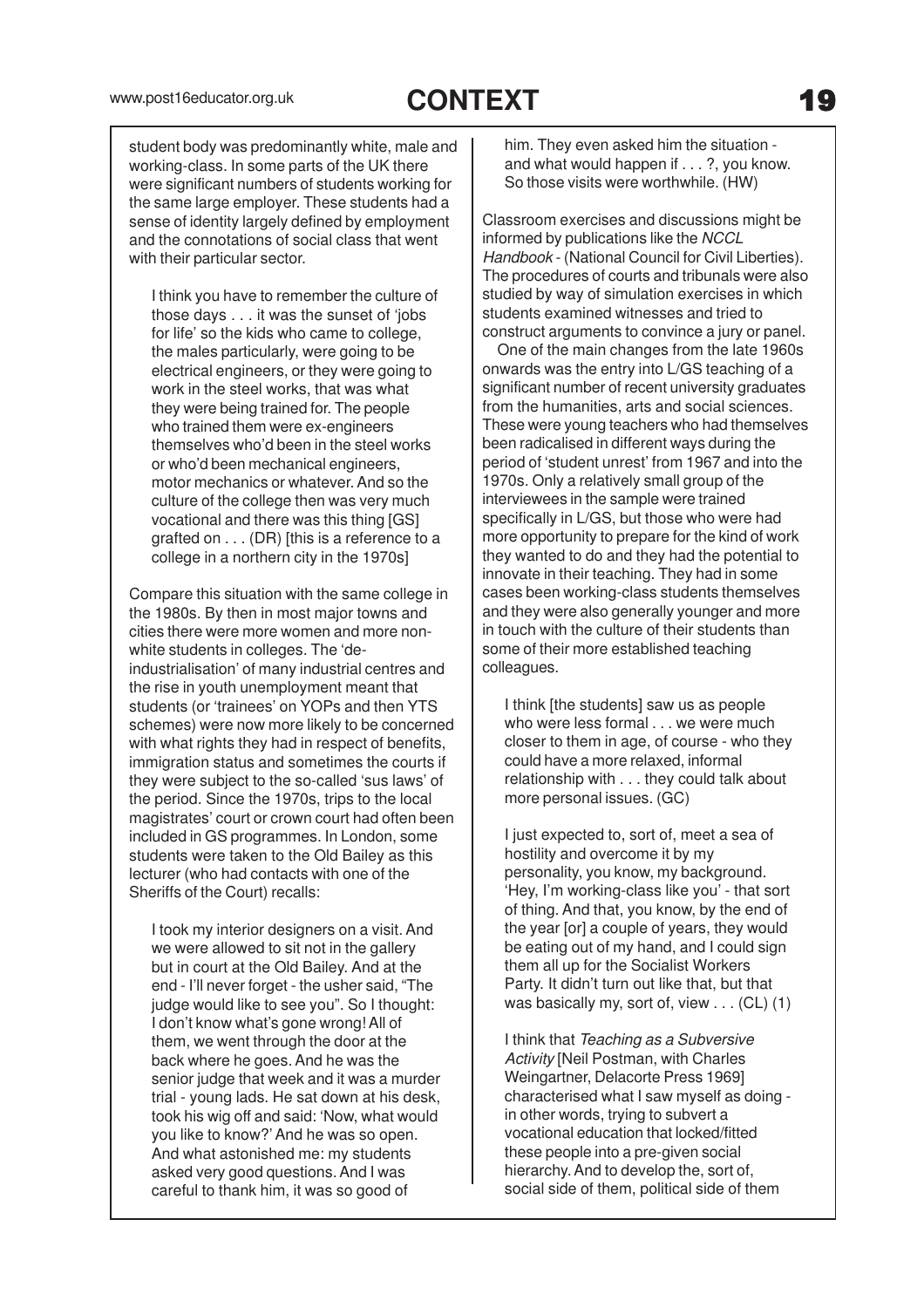seeing them not just as workers, but also as citizens, in some way, and that that was part of our responsibility. (JS)

These lecturers also had more recent academic knowledge of new areas of study in higher education that could be adapted for L/GS.

I remember some of the games, some of the learning games, there was something called Starpower [an American game devised by R. Garry Shirts in 1969] that was very popular at the time, to talk about competitiveness and social class. We would use methods that were used in management, for example discussional role plays, where people were set an assignment to create a committee, and the committee had to work out the answer to a problem. And there was another committee sat outside, evaluating what they did. And the outside committee would give feedback to the inside committee. So we used to do things that helped people a lot to develop interpersonal and discursive skills, to become more articulate and more analytical in what they do. And then we'd show them, and make them think about the impact of their personality on each other. And so I think those kind of techniques were something we got very much from what the managers did - you know, they were like watered down or they were borrowed from management training techniques. We did a lot of stuff like that. And we did role plays . . . (GC)

These kinds of activities helped to challenge traditional student-teacher relationships and some of the interviewees discuss the kinds of interactions they had with individual students. In the example below, the interviewee mentions a particular student who had been 'difficult' in class:

But we ended up agreeing and negotiating a way forward. Some years later he came to me in the college library and said he was about to be made redundant, could I help? And I said, "Well, we never liked each other. Why should I help you?" And he said "You're supposed to work to role". And in that sense I think I spent the first twelve years or so of teaching General Studies actually trying to find a proper professional role rather than 'being myself'. So with most of the students, who

were, broadly, white working-class, I got on fairly well. I spent a lot of time influencing a lot of the companies' training departments to broaden their intake, so that women and black students could be apprentices as well. So we made connections with not just the students but with their companies as well, which helped strengthen us. (DC)

The second part of the quote above is an example of how, for some L/GS lecturers, their role extended outside the classroom and became involved in wider struggles about equality and opportunity. In some colleges the change in the nature of the student body created opportunities as well as posing challenges for staff:

. . . we were very concerned about the students' out of class activities, so for instance I helped students put on fashion shows and other kinds of activities, and really get involved in the local culture which, of course, was the black culture of the area in West Norwood. Some of the vocational staff, many of whom had come out of the services, were quite conservative in a general sense, and so sometimes I was acting as a bridge between the students and their vocational lecturers. (RS)

As Further Education responded to the political, economic and cultural changes of the 1980s, L/ GS was faced with a number of challenges, many of which were shared by vocational staff. It's interesting to note that one writer in Vocational Aspect recognised that the challenges for L/GS might require the kinds of organisational developments that were already apparent in some colleges. Graham Peeke (1980) explores the sociological concept of 'role strain' - the potential for tension between a lecturer's own sense of her role and how that role might be defined and changed with organisation structures and curriculum developments. In the section referring to ideologies, Peeke recognises that there may be a conflict between the personal ideology of the professional lecturer and that of the administrators in the college. It may also exist between those professionals outside the college who define themselves by their vocational background (scientists, social workers, engineers etc.) and professional lecturers. Peeke suggests that colleges find ways to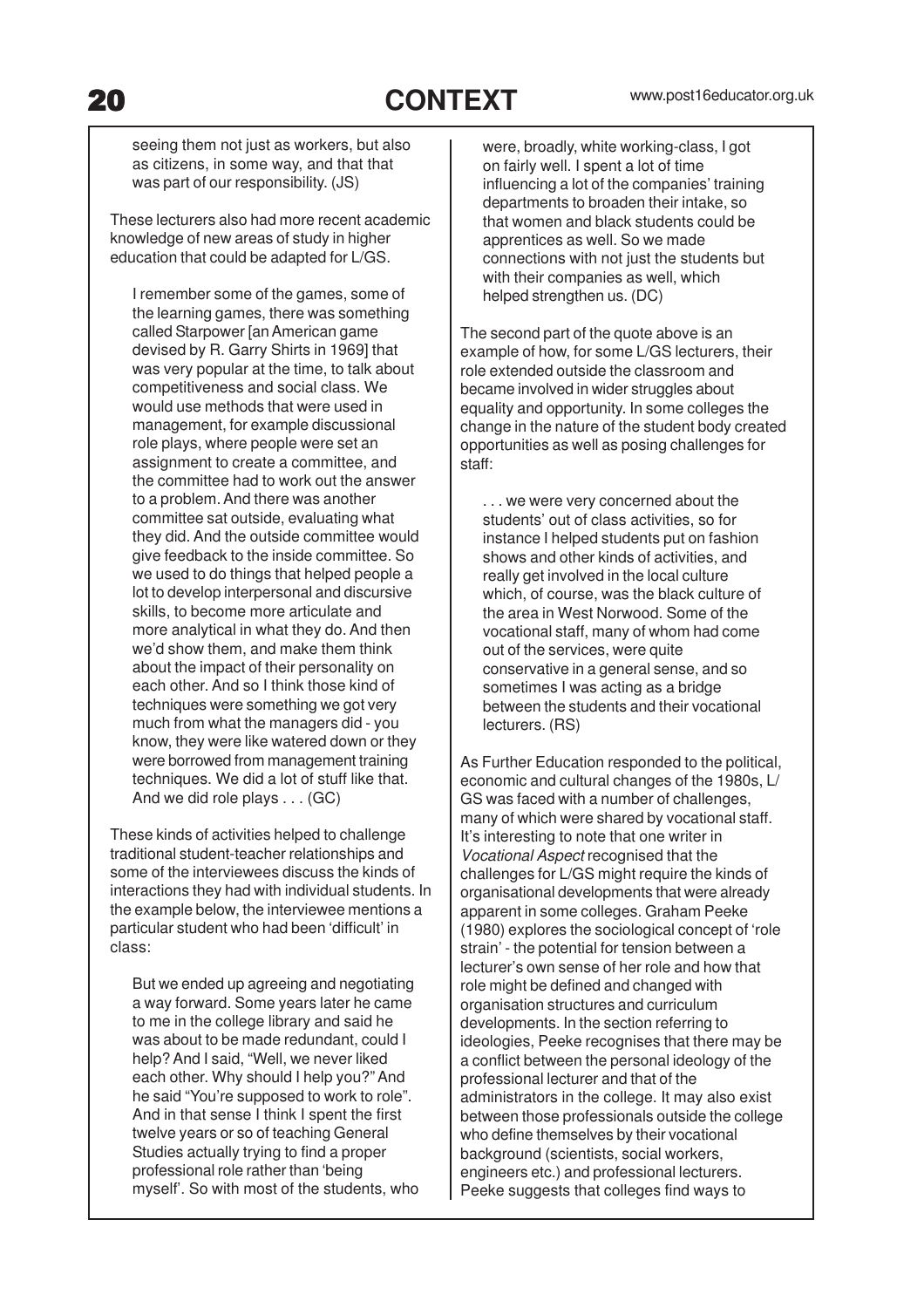resolve some of these conflicts:

Spatial and temporal separations of roles are also practised and special roles that may be particularly vulnerable to sources of role strain (perhaps that of the liberal studies lecturer for example), can be protected by being set up as autonomous departments or sections less subject to control from other sources. (Peeke 1980)

The concept of role strain might help in thinking about what differentiated L/GS lecturers, both amongst themselves and in relation to vocational or single subject academic staff. There are at least three different ways of approaching the role of the L/GS lecturer - or defining the identity adopted by L/GS lecturers. The first is to focus on 'professionalism' in order to attempt to meet the requirements of the job description. The strain here is that in many cases the role was not clearly defined and since it was not a subject as such, there was no sense of relying on the 'discipline' associated with a body of knowledge and a scholarly tradition. This could lead to lecturers falling back on their own subject specialism (e.g. English or sociology) in order to be sure that what they were teaching had legitimacy. (This position might also be related to what was sometimes termed the 'side-step shuffle' - the gradual movement towards a timetable filled with GCSE/A-level classes in traditional subjects.)

 The second possibility is to negotiate the lecturer role so that the L/GS lecturer attempts to remain within the boundaries of what is expected of all the lecturers in the college, but seeks to find acceptable ways to move outside the boundaries, to 'do things differently'. This might then lead towards a different type of negotiation with students and several interviewees discuss the concept of a 'negotiated curriculum' with students. This negotiated role may indeed lead to 'role strain', but it has many potential benefits.

 The third possibility is the subversive role - the conscious effort to change teaching and learning experiences inside and outside the L/GS classroom (as set out by JS above). The role strain here would be significant but it is likely that any lecturer who adopted this position would be aware of what to expect.

 These three possible 'positions' were perhaps most apparent when the changes to L/GS in the 1970s and 1980s began to be implemented. With the development of technician education through TEC and BEC and then BTEC and the emergence of communication skills and social

and life skills for lower level courses, the open curriculum space of L/GS became 'defined' more clearly. Requirements to 'specify' General & Communication Studies Units to formally assess student work in line with vocational subjects saw the work of the L/GS lecturer begin to change. The 'professional tutor' perhaps found this process tedious, but also re-assuring. Following procedures might mean worrying about meeting deadlines, but it did mean the work was defined.

 The 'negotiators' and the 'subversives' tended to react in different ways. It should be pointed out that these categorisations are very fluid. Most lecturers negotiated their position to some extent and subversion often included negotiation. What the developments after the early 1980s did, especially in relation to communication skills, was to more clearly expose the ideological positions of many L/GS lecturers. Some embraced the changes, recognising opportunities to help students while securing their own status. Others resisted the changes, fearing that all the potential for progressive education would be lost if the changes were carried through. Both positions are represented in the interviews. Here's how a couple of interviewees saw the shift to communication skills in their colleges:

I was trying to juggle children and a job. I do think there was some discussion about it and I think that what I would say about that whole era is that it was the time when people were struggling with those tensions and the fact that it was on the syllabus as a piece of liberal education which was clearly being challenged and tucked away unless you had some kind of justification for doing it which gave people an extra piece of paper. So I felt that we were being pushed to do that partly as a way of cleaning up our act because there were people who were seen as doffers and not really doing anything very valuable both by other members of staff and by the college and the students to some extent. But it was part of a massive trend to taking away the whole liberal education idea that had been strongly fought for and which went through every form of vocational teaching. (VT)

. . . there was a lot of politics going on . . . General Studies . . . 'sex, drugs and rock'n'roll - a bit too much of that going on' . . . what they should be doing, we should be helping them to communicate, and it was the safer option, so then let's go for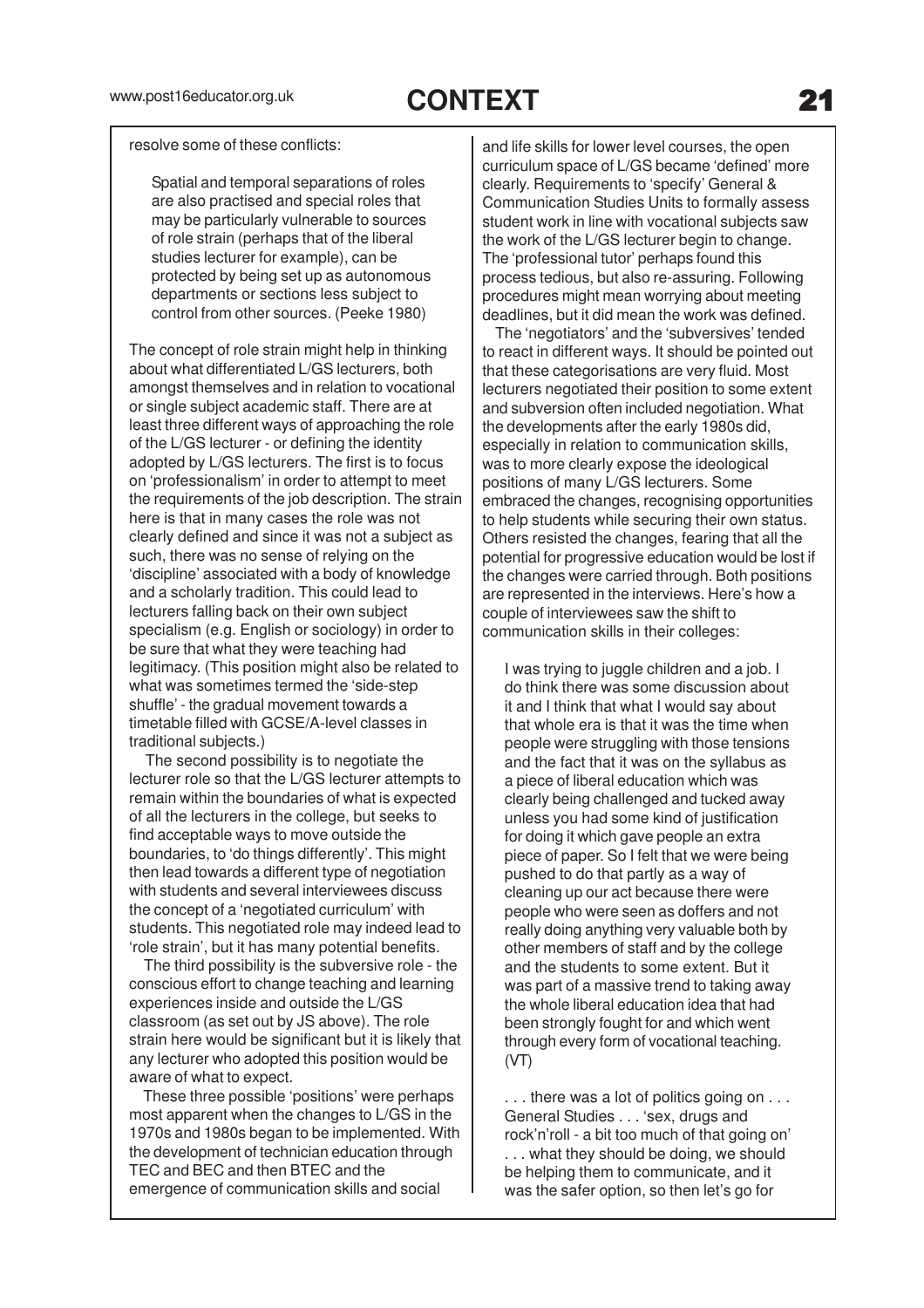communication! And then we had a coordinator come in who was buying that because he felt we would become more acceptable to the rest of the college, to the vocational people, if we did communication, and you could see that was the mood, and I assume with the day-release students it was the same thing. (VF)

By contrast, this interviewee was part of the London Communication Skills Project through which the Inner London Education Authority set out to replace L/GS across lower level courses in its colleges:

ILEA seconded a person from each college for half a day a week and we all met in the teacher centre in Islington and it was a massive ideas factory with materials and resources and brainwashing and philosophies and everything just pouring out of there . . . The Association of Liberal Education really regarded it as poison. (BP)

One aspect of the changes to the whole of the FE curriculum that began in the early 1980s is considered by many interviewees in different ways. They recognised that as the L/GS space closed down, many of the L/GS ideas about pedagogy survived and many L/GS lecturers found themselves well-placed in the new and sometimes entrepreneurial marketplace for new course provision. L/GS lecturers often had the best overview of what happened in other parts of the college, they knew the students and they were more aware of the activities of other agencies outside the college.

I became a principal and HMI, the second guy became principal of a sixth form college, another became VP of a very big college in West London, another one principal of the further education college in Jersey, two went into academic life and stayed as researchers - so we kind of did alright for ourselves but we took a lot of that experience out with us into different parts of the system. (BP)

. . . some of the things that General Studies teachers were perhaps at the forefront of . . . like student participation in class, the whole thing about having individuals, looking at individual progress and all the rest of it, as much as you

could manage that within an hour or two hours a week. That has become mainstream, some of those aspects now, the whole thing about having activities that grab people and get them involved and the tutorial systems, which would have been unheard of in some of the vocational departments that we taught in. You would now find that quite common, I presume. (PG)

The difference in the roles that L/GS teachers took in response to the changes in the 1980s is perhaps best illustrated by the opposition between the ethos of some communication skills schemes and that of a General Studies focused on identity politics. From the perspective of the latter, the Communication Skills Workshop was seen as dealing with 'coping skills', enabling young people to work with the system, to be 'schooled' in learning communication techniques. By contrast, some General Studies teachers had by this time begun to explore cultural studies approaches. This meant looking for ways to help students develop their own understanding of who they were and how to articulate how they felt and what they wanted to do. Both approaches might be 'student-centred' but the cultural studies approach is more about 'education' than 'schooling'. Ironically, the ILEA, which was attempting to introduce communication skills in all its colleges in the 1980s, was also funding the Cockpit Arts Workshop working with young people on a range of projects from a cultural studies perspective and discussed in its journal Schooling and Culture.

#### **And in the end . . .**

L/GS teachers found themselves in very different institutional contexts, in colleges in different parts of the country with different groups of students and different kinds of organisational structures and management regimes. Teachers were themselves 'formed' and positioned by their own educational and workplace experience which meant that they reacted to the coming of communication skills, common skills and later core skills in very different ways. Here's a flavour of the breadth of responses interviewees gave to questions about how they understood what happened to L/GS and how they felt about it.

I showed a thing on Clint Eastwood on TV it was a fantastic lesson, because they all thought he was great. So to start unpicking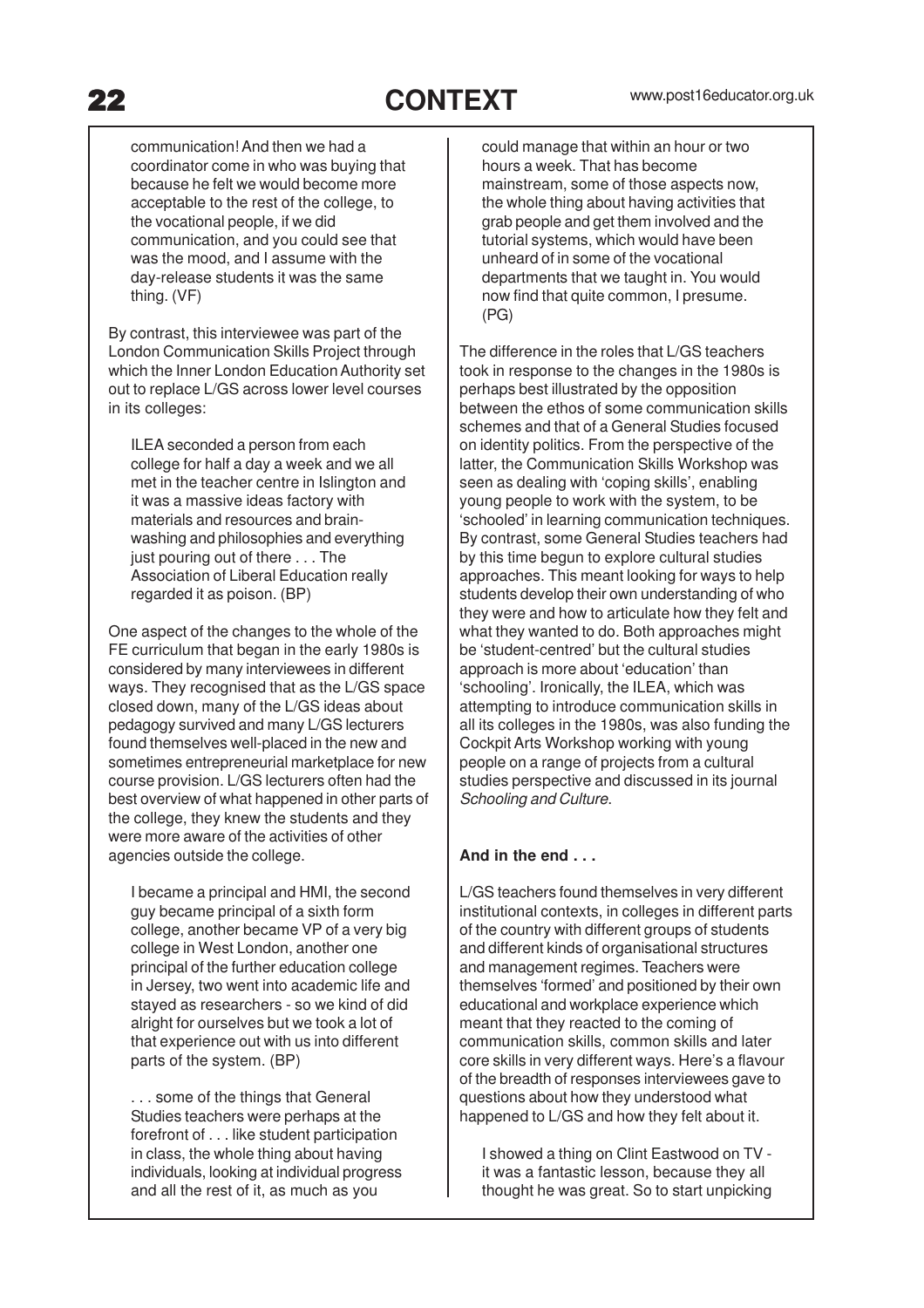some of that. There was something about raising their awareness, their selfawareness of the society they lived in - so I think those kind of things about citizenship and personal and social development, those are the kind of key things for me. (FM)

But everybody approached it differently . . . ultimately BTEC kind of put their foot down, and said, 'OK, we don't want people going off willy nilly and treating the communications aspect of our course as being whatever you happen to want to walk into the classroom and talk about, we want them to actually do communication skills'. And I had no objection to that at all. I don't think I completely agreed . . . (PS)

I wanted to make sure that people did have an understanding that politics wasn't just something about government and distanced from them but that it was something that affected all their lives and that the distribution of wealth and power was something that people should understand and know how to change really. Not that you probably ever got that far but it was something that I think you had to develop quite a lot of skills to manage as a teacher because you could set off a train of real negativity and anger which didn't actually go very far or could go in a direction that wasn't very good and you needed to manage that so that you could show positive outcomes. (VT)

. . . underlying it all was the object of encouraging the students to communicate, to think about things differently, and to develop academic skills. So basically, whatever we did there was an element of they had to think critically, they had to look at things, discuss them and decide, sort of, where things were coming from, and when they were reading things they had to say, well, what perspective has this person got as opposed to that? (GT)

And in the end, I suppose, that's what drove me out of General Studies . . . it had become corralled, something I didn't want to do any more, as it became assessed and as it became set what we had to cover, which was the antithesis of what I

went into General Studies for, which was an open-ended curriculum, unassessed. (JS)

#### **Note:**

1. In a conversation with the interviewer after his interview was recorded, this interviewee explained that his reference here was an example only, and did not imply anything that he actually did or wished to do.

#### **References**

Blackman, C. A., Harries, T. W., Skan, R. G., Stygall, G. E., Stygall, F. E. (1962) Liberal Studies 1, London: Cassell

Cooper, W. (1954) 'Liberal Studies in Technical Education', The Vocational Aspect of Education, 6:13

Fletcher, Grace E. and Kingsford, P. W. (1954) 'Social studies in the technical education of dayrelease students', The Vocational Aspect of Education, 6:13, 131-137

Halliwell, James (1955) 'Some experiments in liberal and social studies with mine trainees', The Vocational Aspect of Education, 7:15, 90-99

Kitses, Jim and Kaplan, Ann (1974) Talking About the Cinema, London: BFI

Lawrence, D. H. (1929) 'Nottingham and the Mining Countryside', New Adelphi, June-August 1930

Peeke, Graham (1980) 'Role strain in the further education college', The Vocational Aspect of Education, 32:83, 77-80

Wallace, W. (1954) 'Some problems of teaching social studies', The Vocational Aspect of Education, 6:13, 138-143

Wilson, John Dover (1921) Humanism in the Continuation School, p. 21. London: H.M.S.O.